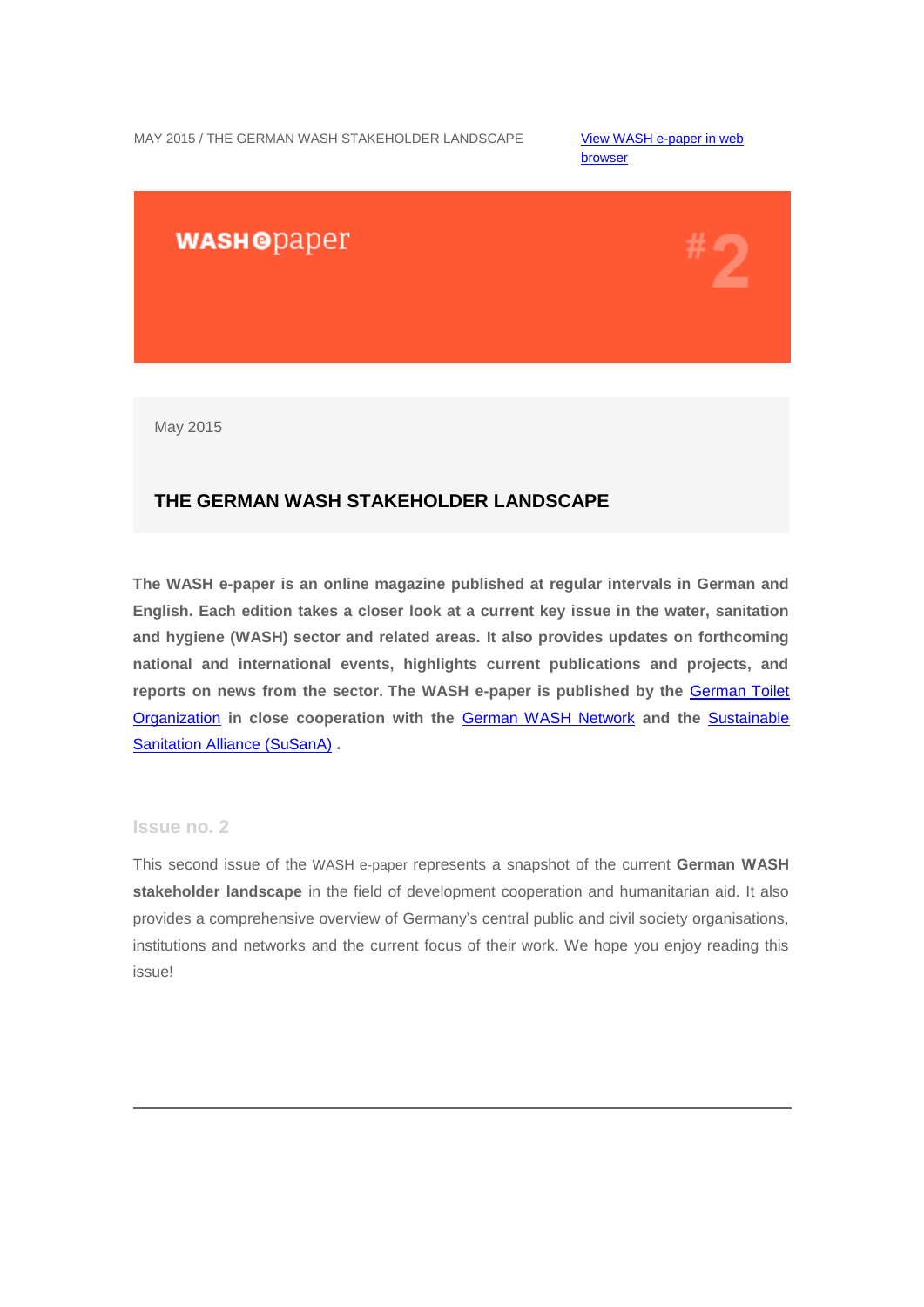### **IN THIS ISSUE…**

- **01** [Ministries](#page-1-0)
- **02** [Governmental implementing organisations](#page-5-0)
- **03** [Civil society stakeholders, networks and associations](#page-7-0)
- **04** [Forums in which Germany plays a special role](#page-11-0)
- **05** [Members of the German Bundestag with links to WASH](#page-12-0)
- **06** [Calendar of key WASH events in 2015 / 2016](#page-16-0)
- **07** [Recent WASH publications](#page-19-0)
- **08** [Recommended reading –](#page-22-0) our top five

### <span id="page-1-0"></span>**01**

## **Ministries**

 $B\text{MZ} \textcolor{red}{\bullet} \text{Pundesministerium für}$ 

**Federal Ministry for Economic Cooperation and Development (BMZ) I Division 312: Water; Urban Development; Transport** BMZ draws up German development policy guidelines and strategies. It shapes long-term strategies for cooperation with a range of stakeholders and defines rules for their implementation. This groundwork forms the basis for the development of joint projects with the partner countries of German development cooperation (DC) and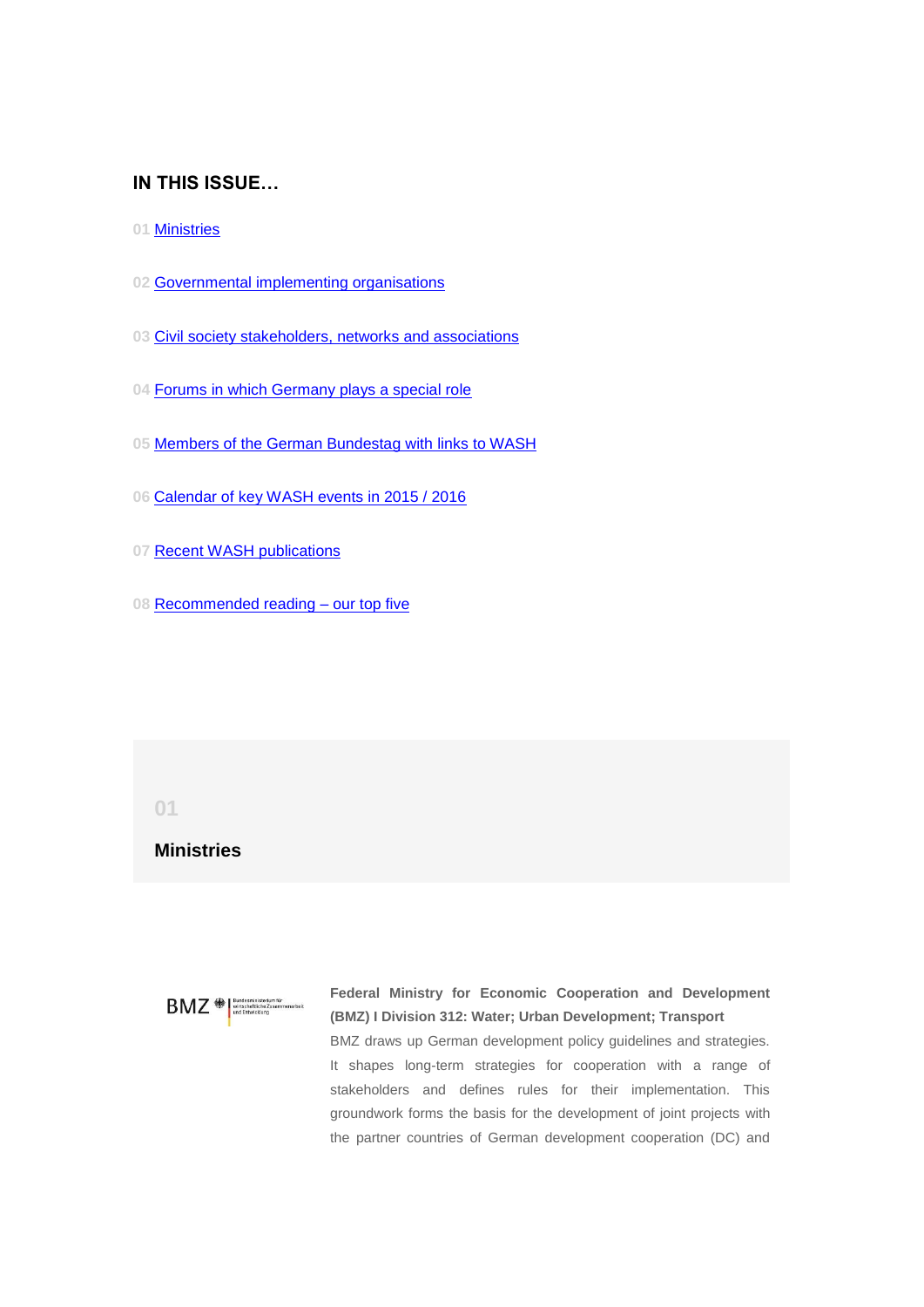with international organisations active in the development policy arena. BMZ supports partner countries as they implement the Millennium Development Goals and the human right to water and sanitation. Germany is one of the largest bilateral donors in the water sector, and water is a priority area for German DC in 22 countries. About half of the resources it provides are dedicated to wastewater treatment and basic sanitation. Besides improving access to drinking water and sanitation, (cross-border) water resources management and links with other sectors, notably energy security and food security (the nexus perspective), now play an increasingly important role. **Contact:** Division 312: Water;, Urban Development ;Transport

### **BMZ** W wirtschaftliche Zusammenarbei

### **Federal Ministry for Economic Cooperation and Development (BMZ) I Special Initiative: One World, No Hunger**

Launched in 2014, the 'One World, No Hunger' special initiative focuses on eradicating chronic hunger and malnutrition. BMZ is also stepping up its work on healthy nutrition with this initiative. The aim is to focus greater attention in the future on the close links between food security and water, sanitation and hygiene (WASH). For instance, households affected by food insecurity are to receive targeted training on issues including balanced diets, food preparation, and hygiene practices, as well as the dietary needs of pregnant women, infants and small children.



## **Federal Ministry for Economic Cooperation and Development (BMZ) I Division 404: United Nations (including responsibility for UNICEF)**

In addition to joint work at political level, successful cooperation also takes the form of concrete action at national level, such as in Cambodia. GIZ is scaling up WASH in schools in the country on behalf of UNICEF. 'Fit for School', for instance, takes a holistic approach to improving sanitation and hygiene in schools and was developed by German development cooperation (DC) in the Philippines. Besides activities such as hand-washing and tooth-brushing, support for school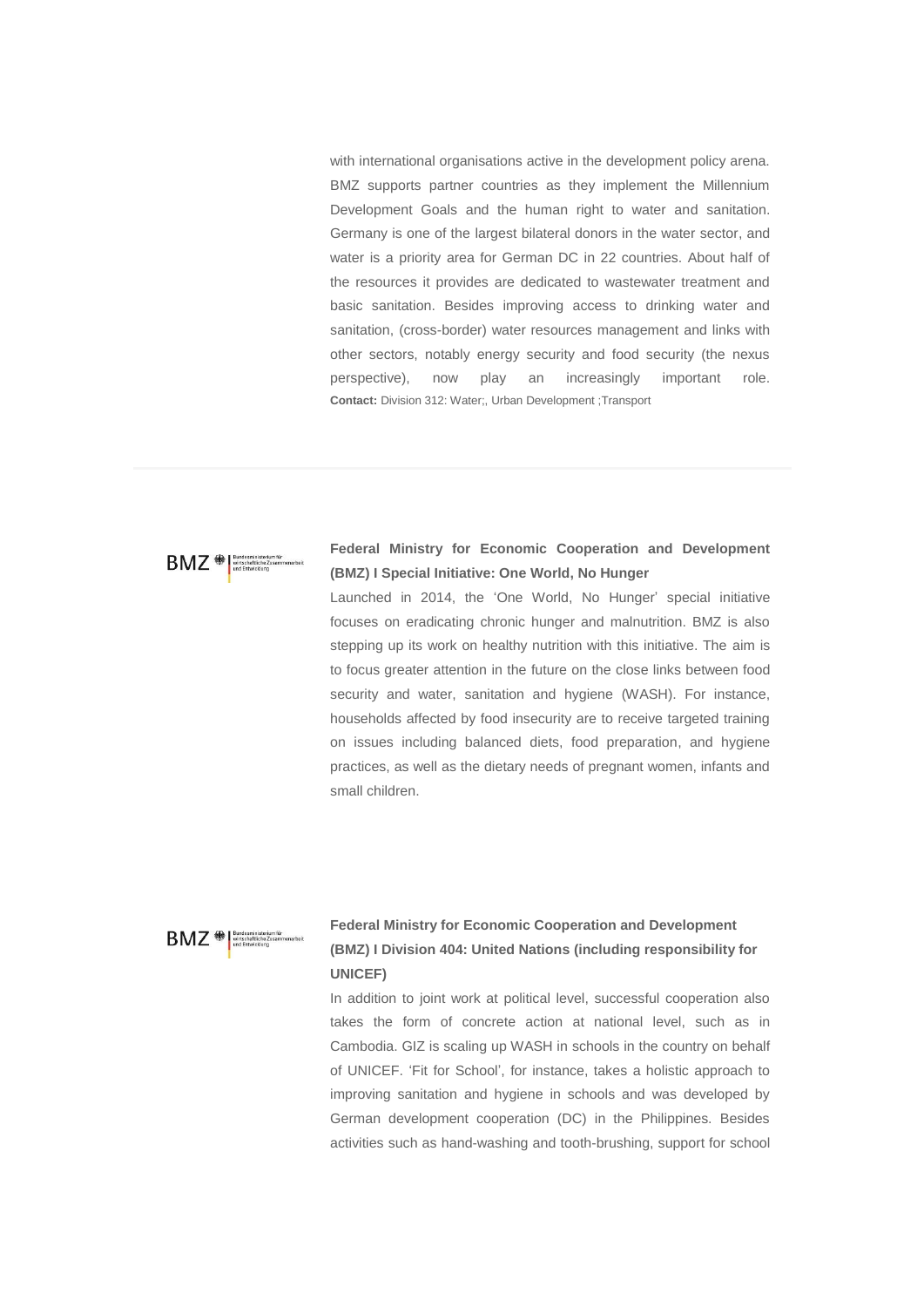leaders also plays a significant role. UNICEF and GIZ have jointly developed the '3 Star Guide' based on this approach. This guide serves as a new standard in implementing UNICEF's 'WASH in Schools' programme. This approach has been adopted by UNICEF field offices and by other donors and implementing organisations and strengthens coordinated implementation in partner countries. **Contact:** Dr Angelika Stauder (UNICEF Desk Officer)

#### Auswärtiges Amt

### **Federal Foreign Office I Division for Humanitarian Assistance (Division S 05)**

The Federal Foreign Office's Division for Humanitarian Assistance and Humanitarian Demining (S05) is responsible for the German Federal Government's humanitarian aid abroad. During a strategic reorganisation, the Federal Foreign Office decided to make WASH a priority area for German humanitarian aid abroad, alongside nutrition. In 2014, it developed the German Humanitarian WASH Strategy together with the German WASH Network. This strategy focuses on strengthening and developing local, national and international coordination structures and strategic partnerships, WASH capacity building, quality management and greater complementarity between humanitarian and development-related WASH measures. **Contact**: Björn Hofmann



### **Federal Foreign Office I Division for Human Rights and Gender Issues (Division OR 06)**

Protecting and promoting human rights is an important element in German foreign policy. This means that the German Government also acts to protect human rights within United Nations agencies. Most recently, the United Nations General Assembly recognised the right to water and sanitation, thereby raising international recognition of this right. Safeguarding this acquis and implementing this right will remain a priority area for German human rights policy. **Contact:** Thomas Rohland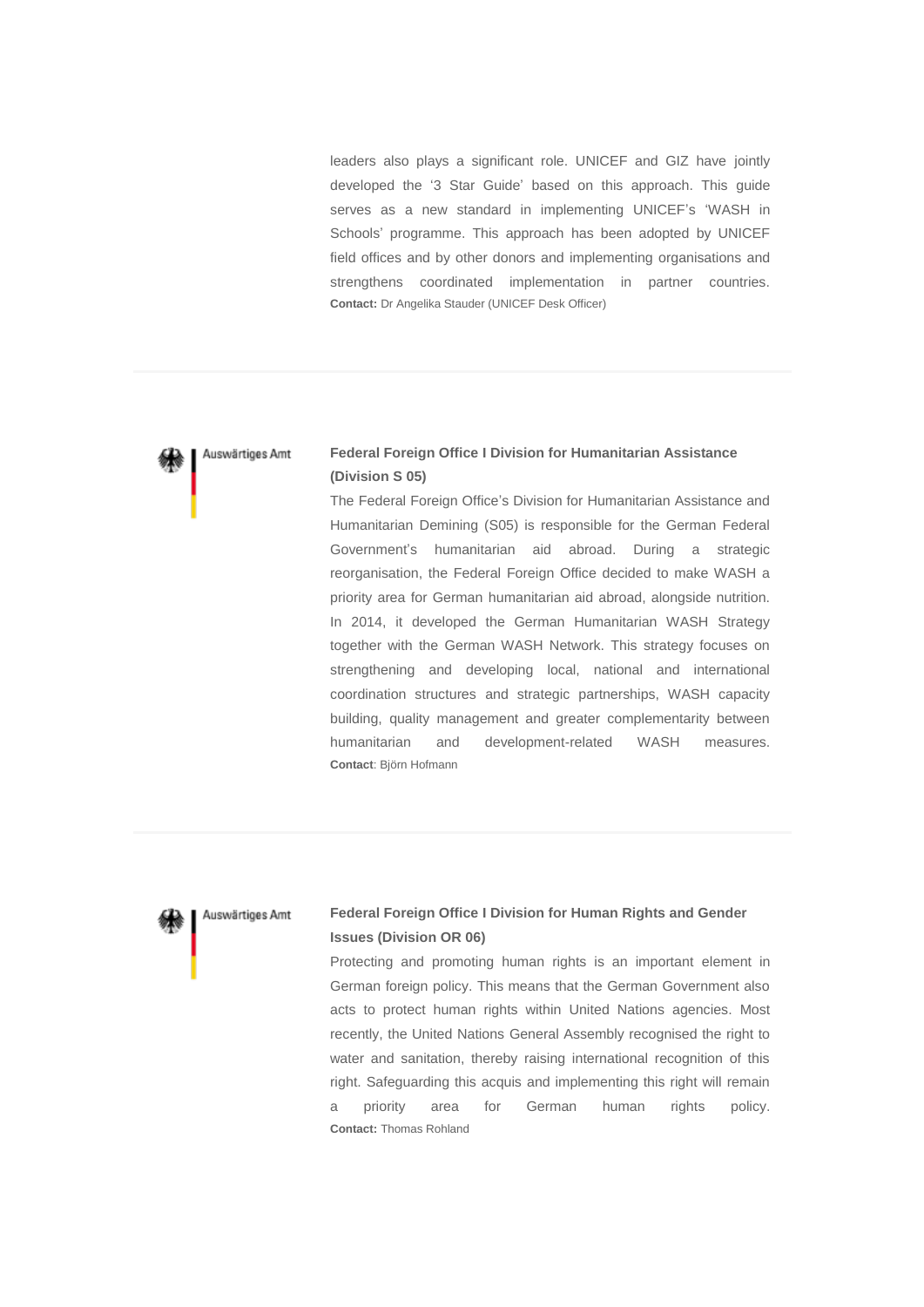**Federal Ministry for the Environment, Nature Conservation, Building and Nuclear Safety (BMUB) I Division WR**I**1 (General, International and European Affairs in the Water Sector) and Division WR**I**4 (Cooperation in International River Basins, Water Management Conventions, International Water Protection Law)** BMUB takes action around the world to implement clear objectives for the protection and sustainable management of water resources and to work towards providing universal access to clean drinking water and proper sanitation. BMUB's WASH activities focus on efforts to improve water quality by preventing and reducing pollution of surface water and groundwater. They do so by undertaking proper wastewater treatment and by protecting ecosystems that are fundamental to providing water of the necessary quality and in the necessary quantity. At UN level, BMUB is taking action within the context of the post-2015 agenda to ensure that these aspects are considered when developing the global Sustainable Development Goals (SDGs) and indicators. Improved monitoring and evaluation of water quality data also play a key role, including with regard to facilitating the measurement of future needs, progress towards achieving the Sustainable Development Goals, and implementing the human right to drinking water and sanitation. To this end, BMUB supports the Global Environmental Monitoring System Water and work within the UNECE Water Convention Protocol on Water and Health. BMUB finances climate change adaptation projects on issues including water management through the International Climate Initiative.

**Contact**: Thomas Stratenwerth, Verena Klinger-Dering (WR1) and Heide Jekel (WR4)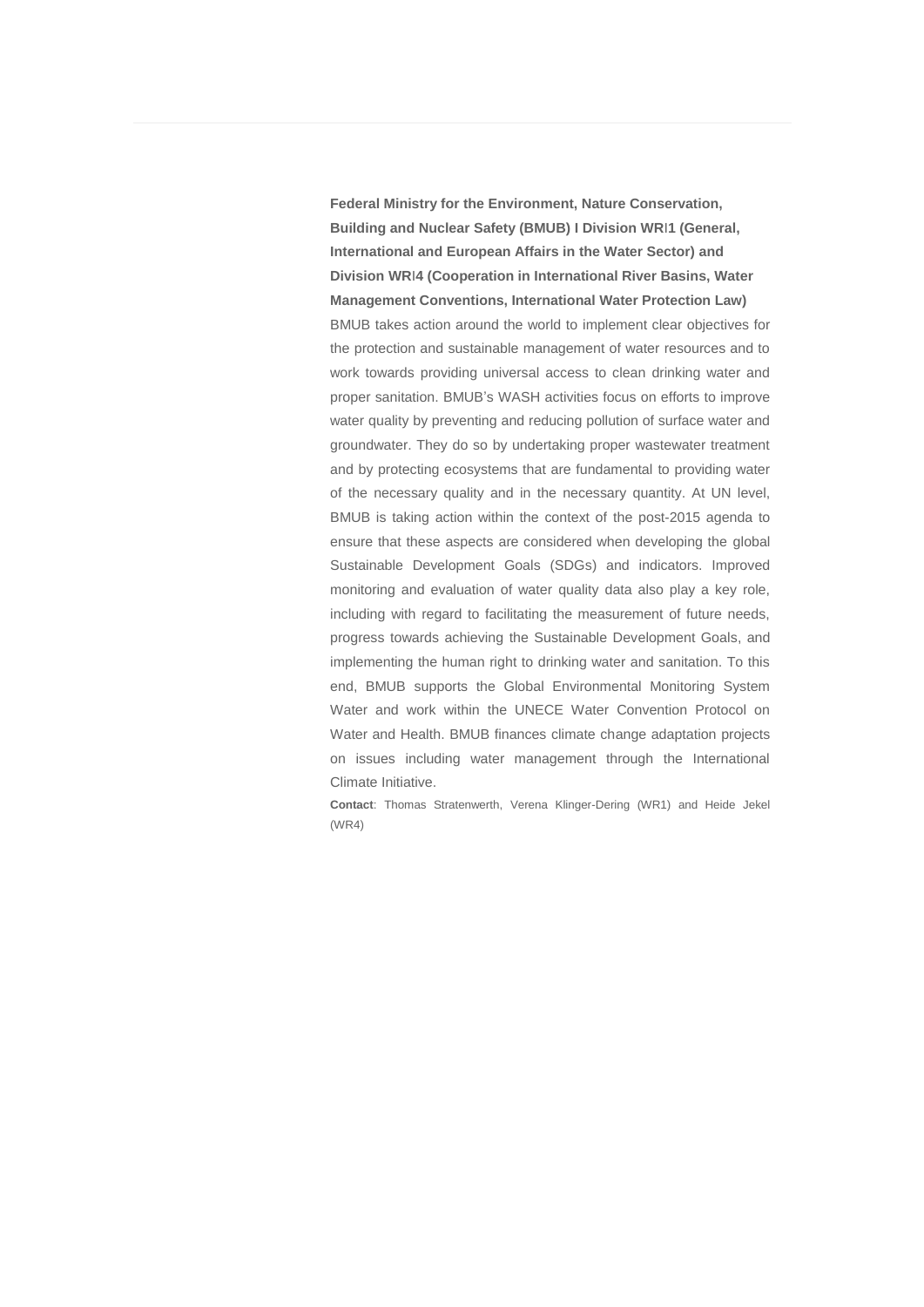### <span id="page-5-0"></span>**Governmental implementing organisations**

Deutsche Gesellschaft<br>für Internationale<br>Zusammenarbeit (GIZ) GmbH

#### **GIZ International Water Policy sectoral project**

The sectoral project is a multi-regional project that advises BMZ on designing German development policy cooperation in the field of water and sanitation and on infrastructure issues. It mainly works in the following areas: (1) the human right to water supply and sanitation; (2) the water, energy and food security nexus; (3) water sector financing; (4) good governance in the water sector; and (5) sanitation and wastewater management. The sectoral project plays a key role in processing German and international experience in the water sector and the water, energy and food security nexus by advising BMZ and, through close cooperation with German implementing organisations, German civil society, the formal economy, German and international research institutions, and a large number of international organisations active in the water sector. It supports BMZ as it develops sector policy positions, strategies and innovative approaches to the issue of water security for German DC. It also supports key international processes, such as the post-2015 agenda and the formulation of the Sustainable Development Goals (SDGs).

**Contact:** Dr Ulrike Pokorski da Cunha



**GIZ Sustainable Sanitation sectoral project** The Sustainable Sanitation sectoral project is responsible for advising BMZ on German development cooperation in the field of sanitation and wastewater management. It also works on behalf of BMZ to provide technical and methodological back-up for projects improving sanitation in developing countries. Projects are currently under way on four continents and in countries as diverse as Afghanistan, Bolivia, Burundi, India and Tanzania. The sectoral project also runs the secretariat of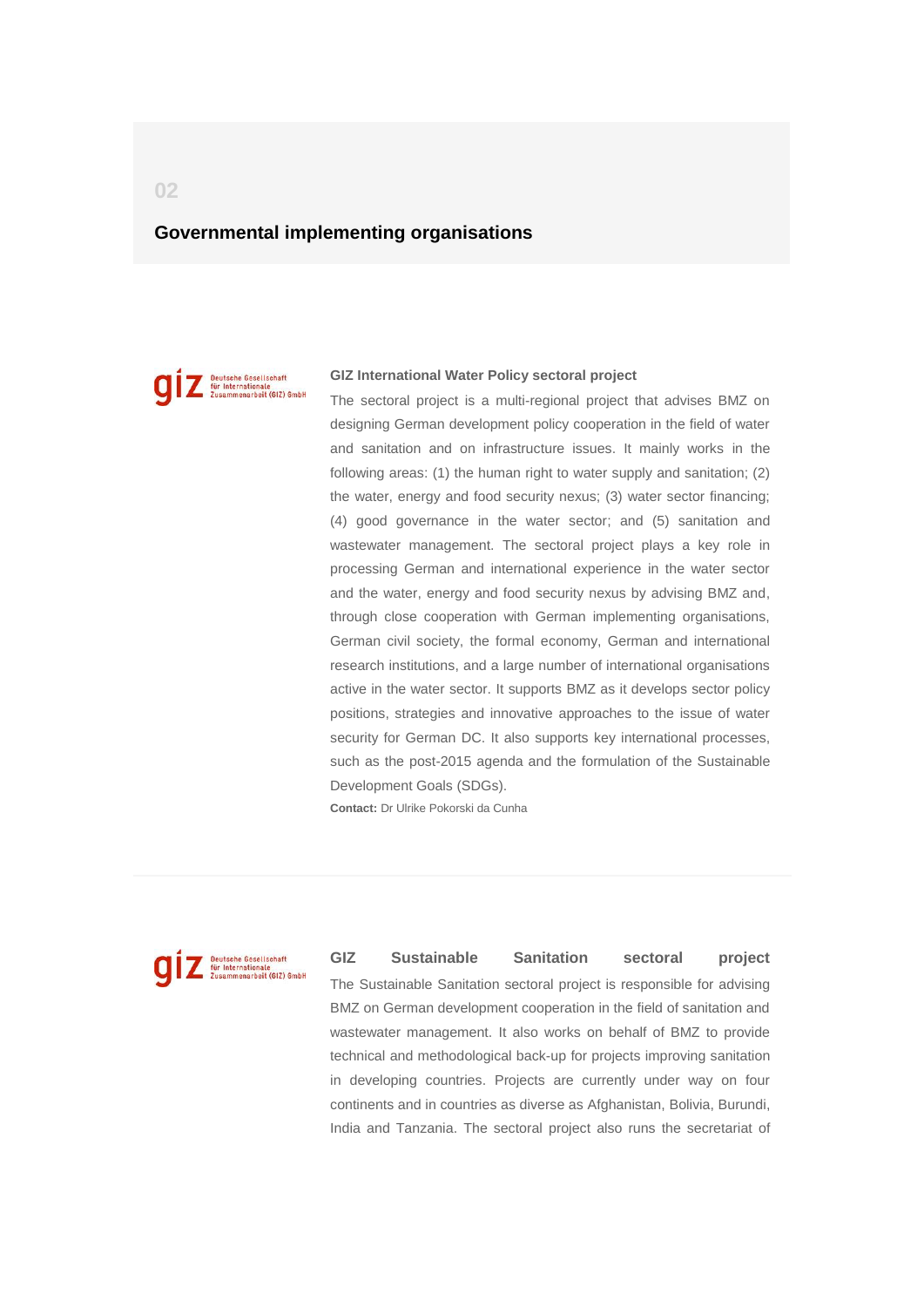the Sustainable Sanitation Alliance (SuSanA). Founded in 2007, SuSanA is a network of more than 230 partner organisations whose goal is to improve the exchange of knowledge and experience on sustainable sanitation and raise political awareness. **Contact:** Dr Arne Panesar



#### **KfW Development Bank**

KfW has been active in the water sector on behalf of the German Government for many years. About 400 water projects worth EUR 6.2 billion in KfW funding are currently in progress. These projects reach a total of 120 million people. KfW is thus making a major contribution towards making Germany one of the largest donors in the water sector. **Contact:** Theodor Diekmann



#### **Federal Institute for Geosciences and Natural Resources (BGR)**

BGR supports its partners in managing their groundwater resources sustainably. It focuses on the following tasks: (1) hydrogeological analyses and investigations; (2) monitoring the quality and quantity of groundwater; (3) drawing up water balances; (4) formulating and implementing groundwater protection guidelines; and (5) providing research-based policy advice at national level (water ministries and geological services) and across borders at regional level (to river basin commissions) on issues including adaptation to climate change. BGR works with local people and decision-makers to develop use strategies and instruments for hydrological planning on this basis. These strategies also take account of environmental and socio-economic conditions.

**Contact:** Vanessa Vaessen and Ramon Brentführer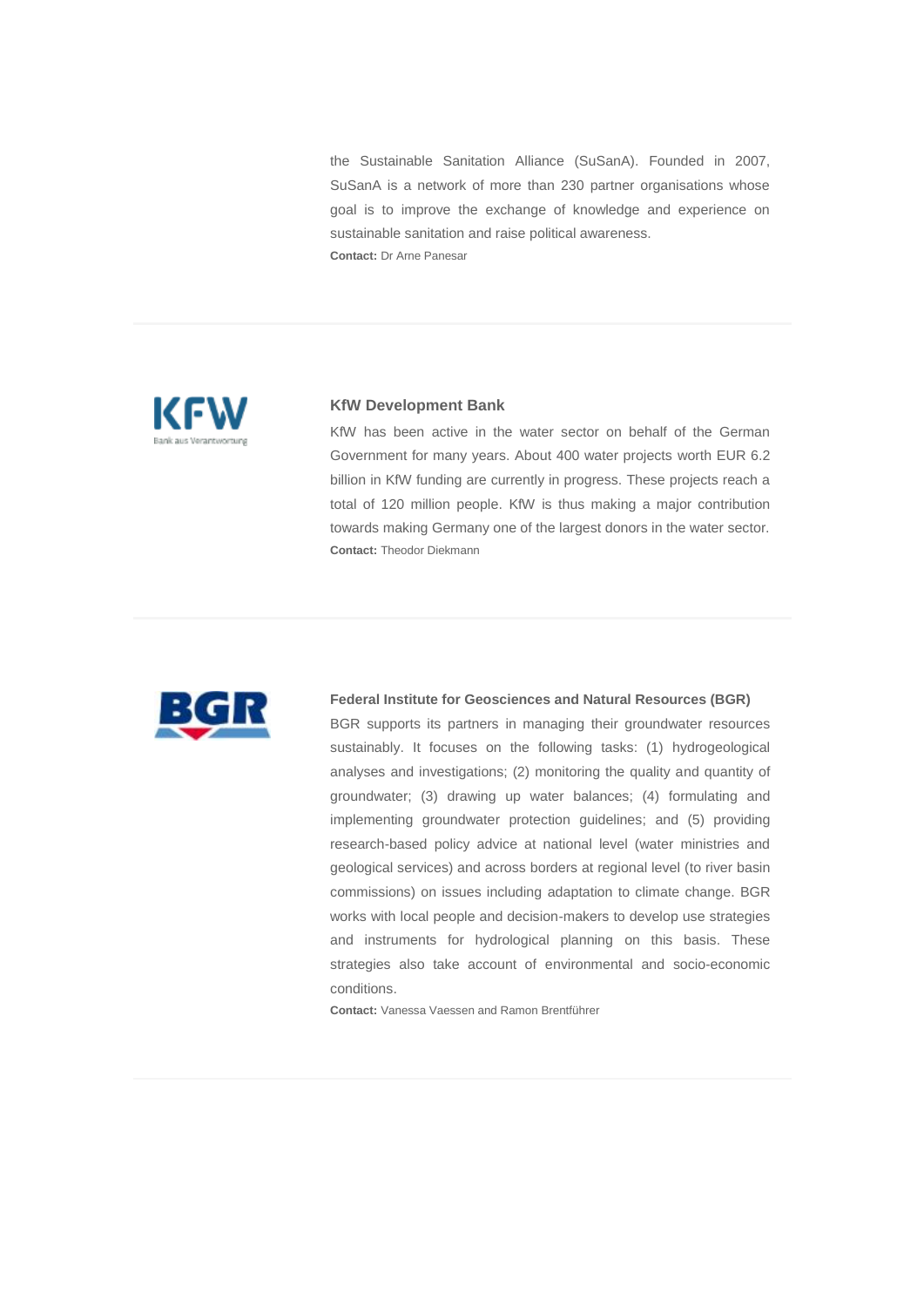

#### **Federal Agency for Technical Relief (THW)**

THW is the German Government's volunteer-based operational organisation and currently has about 80,000 volunteers nationwide. Its expertise and wide-ranging experience make THW a sought-after source of support for fire brigades, police forces, aid organisations and other agencies. THW is also deployed around the globe on behalf of the German Government. Its work includes technical and logistical assistance as part of the EU's Civil Protection Mechanism and on behalf of UN organisations. THW provides emergency relief in the areas of WASH after disasters through its 'Water and Sanitation Abroad' rapid deployment unit (SEEWA). The unit's deployment options include providing mobile drinking water treatment, analysing drinking water in a mobile laboratory, and repairing wells and water supply networks. Capacities for emergency sanitation relief are currently being developed, while major water supply and wastewater management construction projects are already being implemented as part of long-term projects.

**Contact:** Anne Zimmermann

### <span id="page-7-0"></span>**03**

### **Civil society stakeholders, networks and associations**



#### **German WASH Network**

The German WASH Network is an initiative created by German NGOs that are active primarily in humanitarian emergency and transitional aid and in international development cooperation and that are involved in the area of WASH. The network's members currently include: **action medeor, ADRA, ASB, arche noVa, BORDA, Care Deutschland, GTO, Ingenieure ohne Grenzen, Johanniter, Malteser International, NOAH Foundation, World Relief, SODI, UNICEF**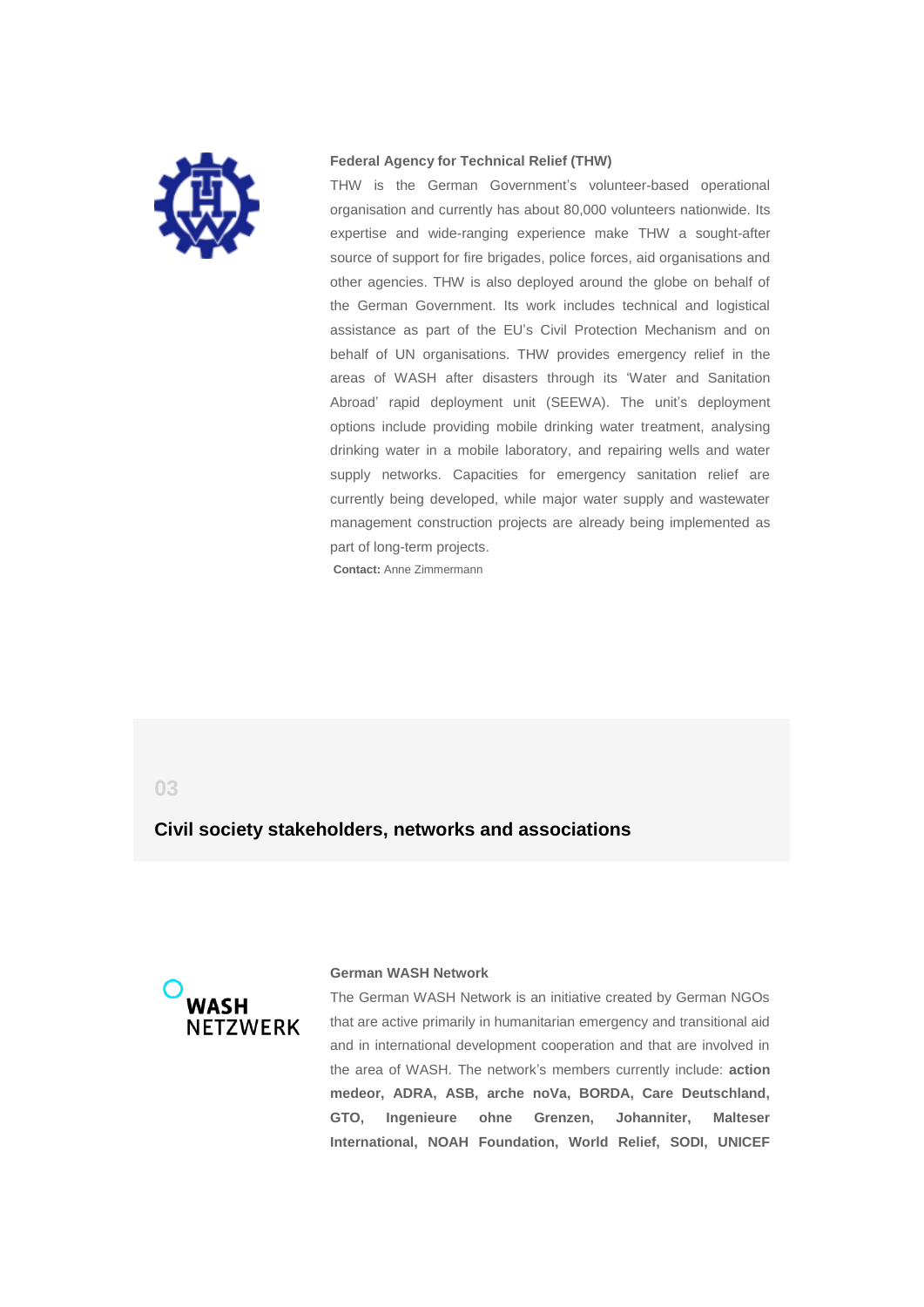**Deutschland, Viva con Agua, WASH United, WECF, Welthungerhilfe** and **World Vision**. Its member organisations share a vision of universal access to a sustainable and safe water supply and sanitation and autonomous compliance with basic principles of hygiene. At the core of the network's activities are the notion of further professionalisation in the sector through ongoing quality assurance, knowledge exchange and project partnerships, better interaction between emergency aid, transitional aid and development cooperation, and joint representation of interests and public relations. **Contact:** Johannes Rück and Robert Gensch



#### **Ecumenical Water Network (EWN)**

Founded in 2006, the EWN is a global network of churches and Christian organisations that work together to raise awareness and strengthen involvement in achieving the human right to water and sanitation. The Ecumenical Water Network arranges regional consultations in Africa, Asia and Latin America and briefs churches and encourages them to take a stance on the issues of water and toilets. During Lent, EWN invites people to take part in the 'Seven Weeks for Water' initiative. To this end, it draws up biblical and theological reflections on water for congregations. The EWN is also involved in current policy discussions surrounding the right to water and is active in lobbying and advocacy work. The Ecumenical Water Network is located at the World Council of Churches in Geneva. **Contact:** Dinesh Suna



#### **Water Integrity Network (WIN)**

The Water Integrity Network (WIN) is a network of organisations and individuals promoting water integrity to reduce corruption and improve water sector performance worldwide. WIN works to raise awareness of the impact of corruption, especially on the poor and disadvantaged. It advises, links and supports organisations and individuals who promote integrity in their own work and the work of the water sector worldwide. The network's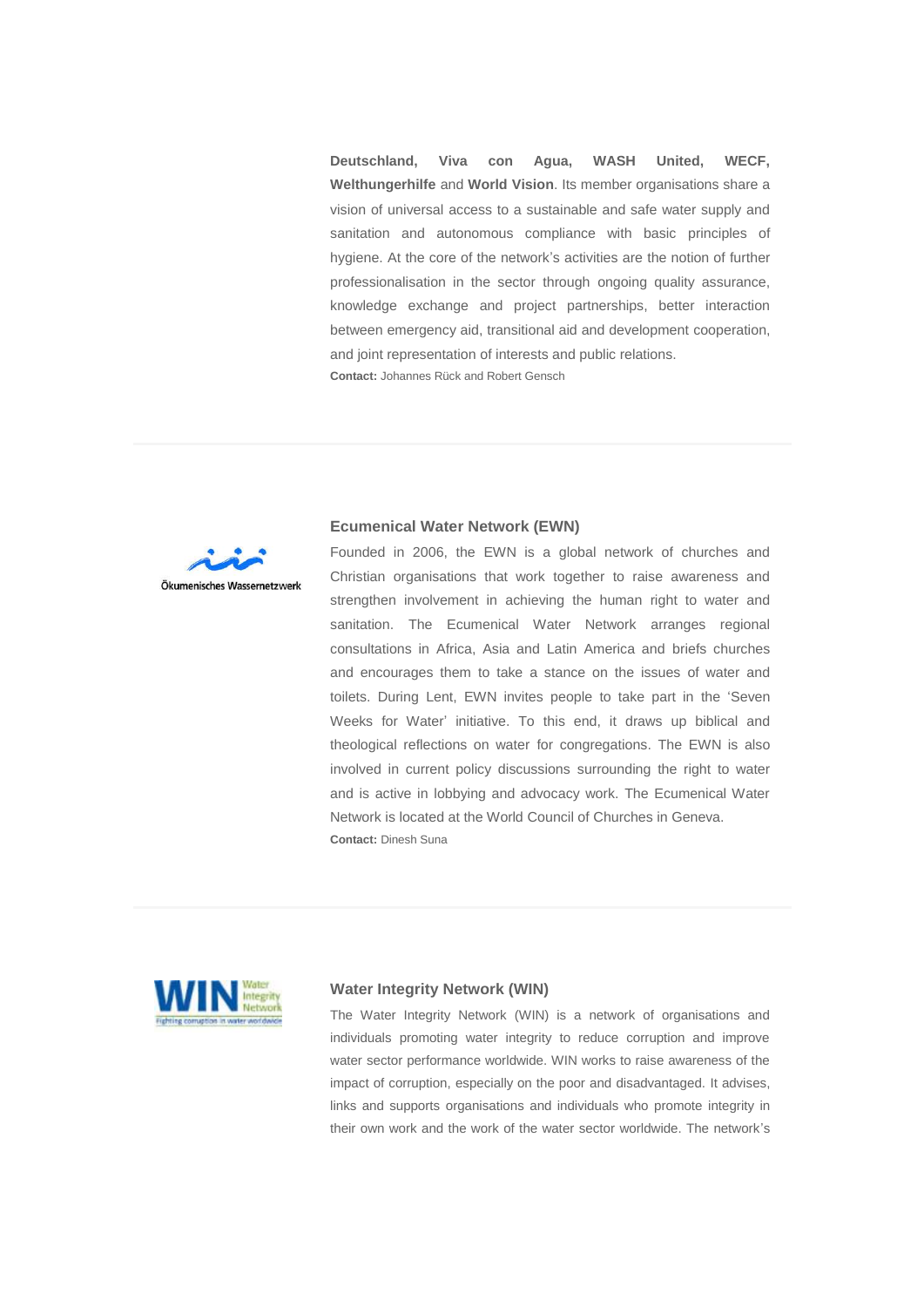vision is a world with equitable and sustained access to water and a clean environment in which people's everyday lives are no longer threatened by corruption, greed, dishonesty and abuse. **Contact**: Claire Grandadam

**DWA** 

#### **German Association for Water, Wastewater and Waste (DWA)**

DWA is a technical and scientific association that brings together professionals and experts in the German water and wastewater sector. It formulates technical standards and is involved in standardisation work. DWA briefs, advises and makes its network and experience available to other countries and associations. Its educational work fosters the development of individual and organisational skills, thus contributing towards the internationalisation of the water sector. Against a backdrop of climate and demographic change, DWA tackles alternative urban water infrastructure systems that are important to Germany and around the globe.

Contact: Roland Knitschky



#### **German Water Partnership (GWP)**

The goal of the German Water Partnership is to adapt tried and tested water extraction, water processing and wastewater treatment methods to conditions in other countries. It also aims to develop customised technologies and establish sustainable, resource-conserving water management around the globe. As a partner of the German Government, the German Water Partnership is the central point of contact and coordinating agency for German solutions and services. To this end, it clusters activities, information and innovation throughout the German water sector. 15 countries and regions form the focus of this 350-member partnership, which brings together water sector experts from the worlds of industry and research to contribute their expertise on water management, equipment, technology, service, operation, education, and research and undertake efficient and accurate individual work.

**Contact:** Christine von Lonski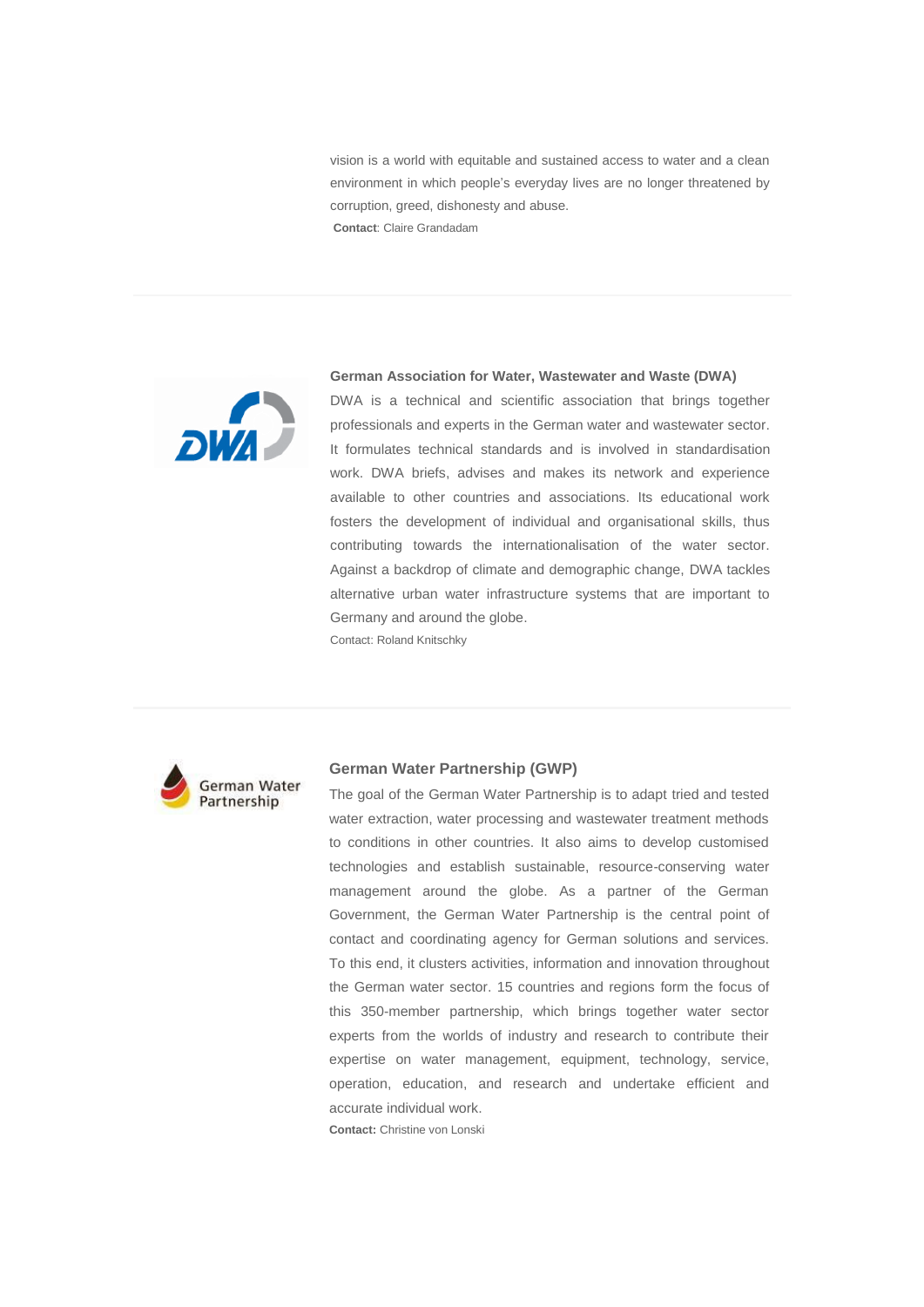

#### **German Institute for Human Rights**

The Institute works to ensure that human rights are reflected in domestic and foreign policy decisions and that European and international human rights conventions are implemented in Germany. Between 2009 and 2014, it assisted and advised the UN Special Rapporteur on the human right to safe drinking water and sanitation, Catarina de Albuquerque, with a project on the right to water and sanitation. A number of publications resulted, including the 2014 publication 'Water for Food: a Human Rights Obligation. How States can Manage Conflicts Between the Human Right to Water and the Human Right to Adequate Food'.

**Contact:** Michael Windfuhr



#### **Green League I Water Policy Office**

The Green League has its roots in the East German democracy movement and was established in 1990 as an environmental movement network. The Water Policy Office represents the Green League on water policy issues and coordinates policy briefs and position papers across associations, such as a position paper on environmentally sound basic sanitation (2008) issued by the German NGO Forum on Environment and Development. The Green League was one of the main supporters of the Berlin referendum on water privatisation in 2011 and of the first successful European citizens' initiative on the human right to water and basic sanitation in 2013. It is a partner of the German WASH Network, supports campaigns on the human right to water, and works on enshrining the notion of sustainable (i.e. in particular, environmentally sound) sanitation in political objectives, such as the UN Post-2015 Development Agenda. **Contact:** Michael Bender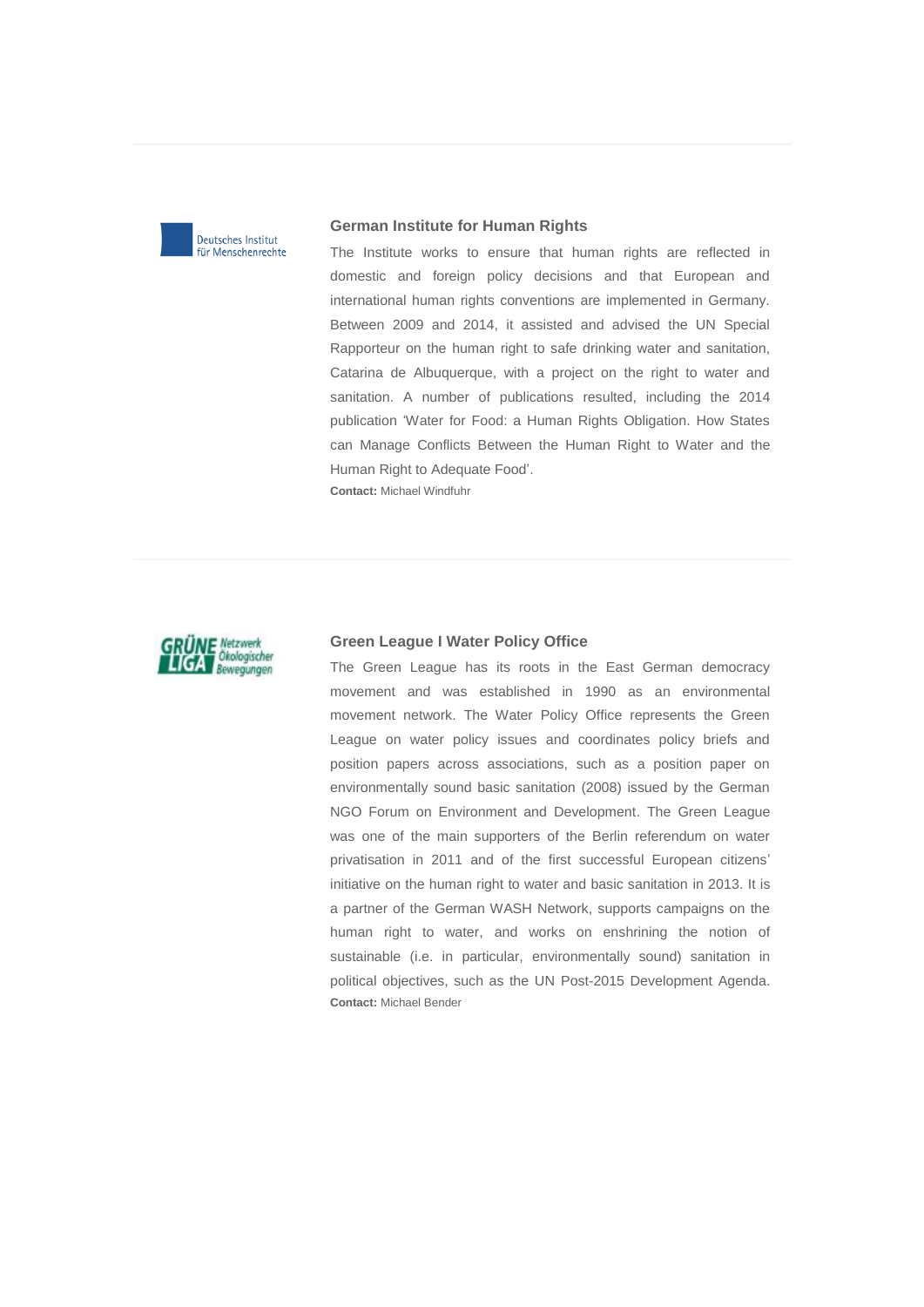### <span id="page-11-0"></span>**Forums in which Germany plays a special role**



**United Nations Secretary-General's Advisory Board on Water and Sanitation (UNSGAB)**

As an independent advisory body to the UN Secretary-General, UNSGAB has supported achievement of the Millennium Development Goal (MDG) for water and sanitation since 2004. Since its inception, UNSGAB has provided active support for implementation of this goal with the Hashimoto Action Plan (HAP 1-3) and global advocacy campaigns, such as the International Year of Sanitation in 2008 and 'Sustainable Sanitation: the Drive to 2015'. It is also campaigning to enshrine more ambitious water and sanitation goals in the current Post-2015 Development Agenda process. Dr Uschi Eid, who served as parliamentary secretary of state in the German Federal Ministry for Economic Cooperation and Development (BMZ) until 2005 and was the personal G8 Africa representative of former German Chancellor Gerhard Schröder, has been UNSGAB's chair since June 2014. **Contact:** Dr Uschi Eid



#### **Sanitation and Water for All Partnership (SWA)**

Sanitation and Water for All (SWA) is a global multi-stakeholder partnership involving governments from developing countries, emerging economies and donor countries as well as development banks and representatives of civil society. The partnership's joint goal is to ensure access to a safe water supply and sanitation for all sectors of the population and to move closer to this goal through commitments by partner countries. SWA is considered the highest-level political WASH advocacy and coordination platform. Thilo Panzerbieter, the managing director of the German Toilet Organization and spokesperson for the German WASH network, is an elected representative of civil society organisations in the global north on SWA's steering committee.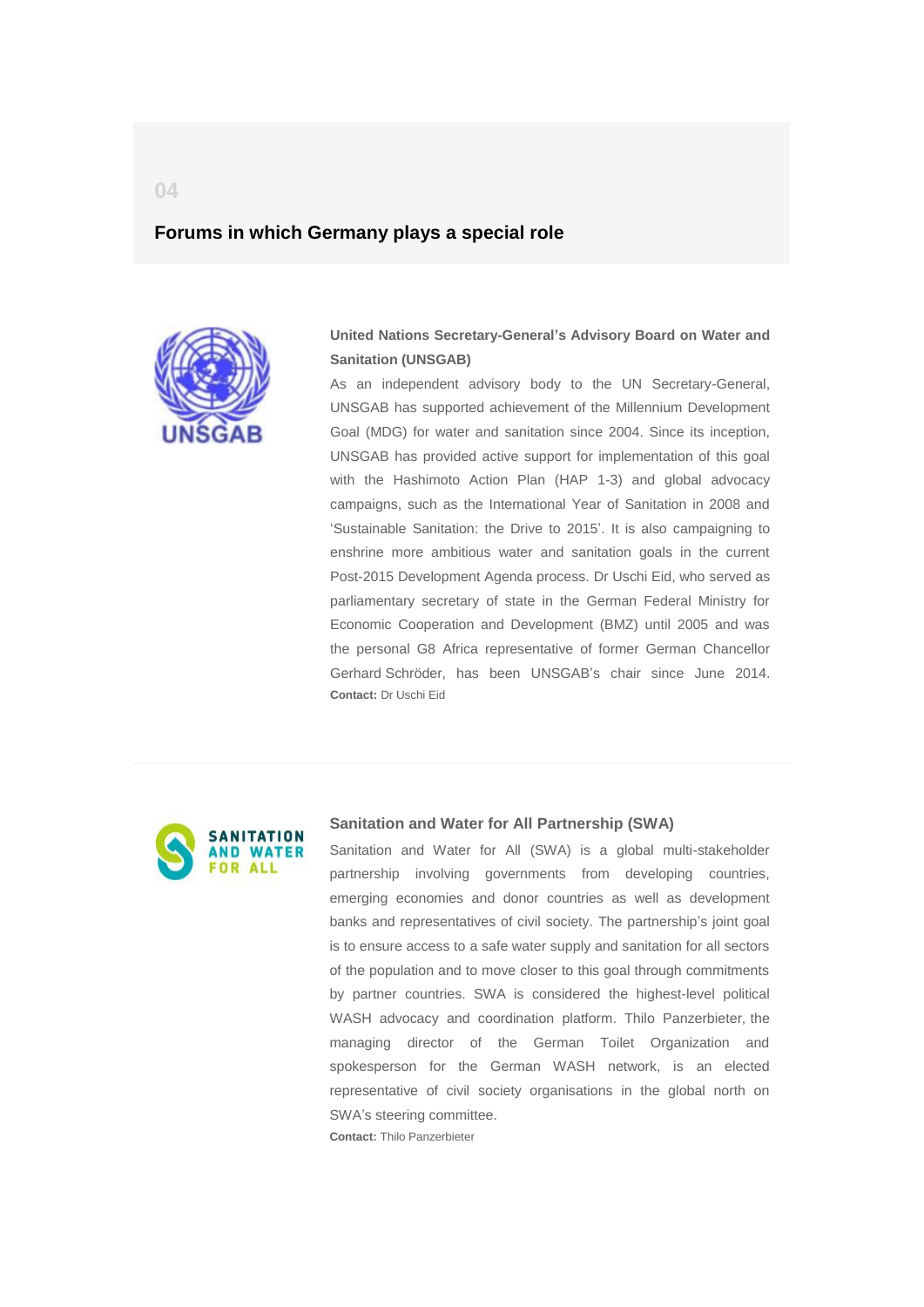## sustainable sanitation alliance

#### **Sustainable Sanitation Alliance (SuSanA)**

Established in 2007, SuSanA is a network of more than 230 partner organisations worldwide that aims to improve the exchange of knowledge and experience relating to sustainable sanitation and to raise political awareness of these issues. The GIZ Sustainable Sanitation sector project has run SuSanA's secretariat since its creation. BMZ provides financial support for the secretariat. **Contact:** Trevor Surridge

<span id="page-12-0"></span>**05**

**Members of the German Bundestag with links to WASH (The list does not claim to be exhaustive)**



### **Frank Heinrich (CDU)**

- CDU / CSU parliamentary group rapporteur on water issues in the Committee for Human Rights and Humanitarian Aid
- Spokesperson for the parliamentary group on the Committee on Human Rights and Humanitarian Aid
- Substitute member of the Committee for Economic Cooperation and Development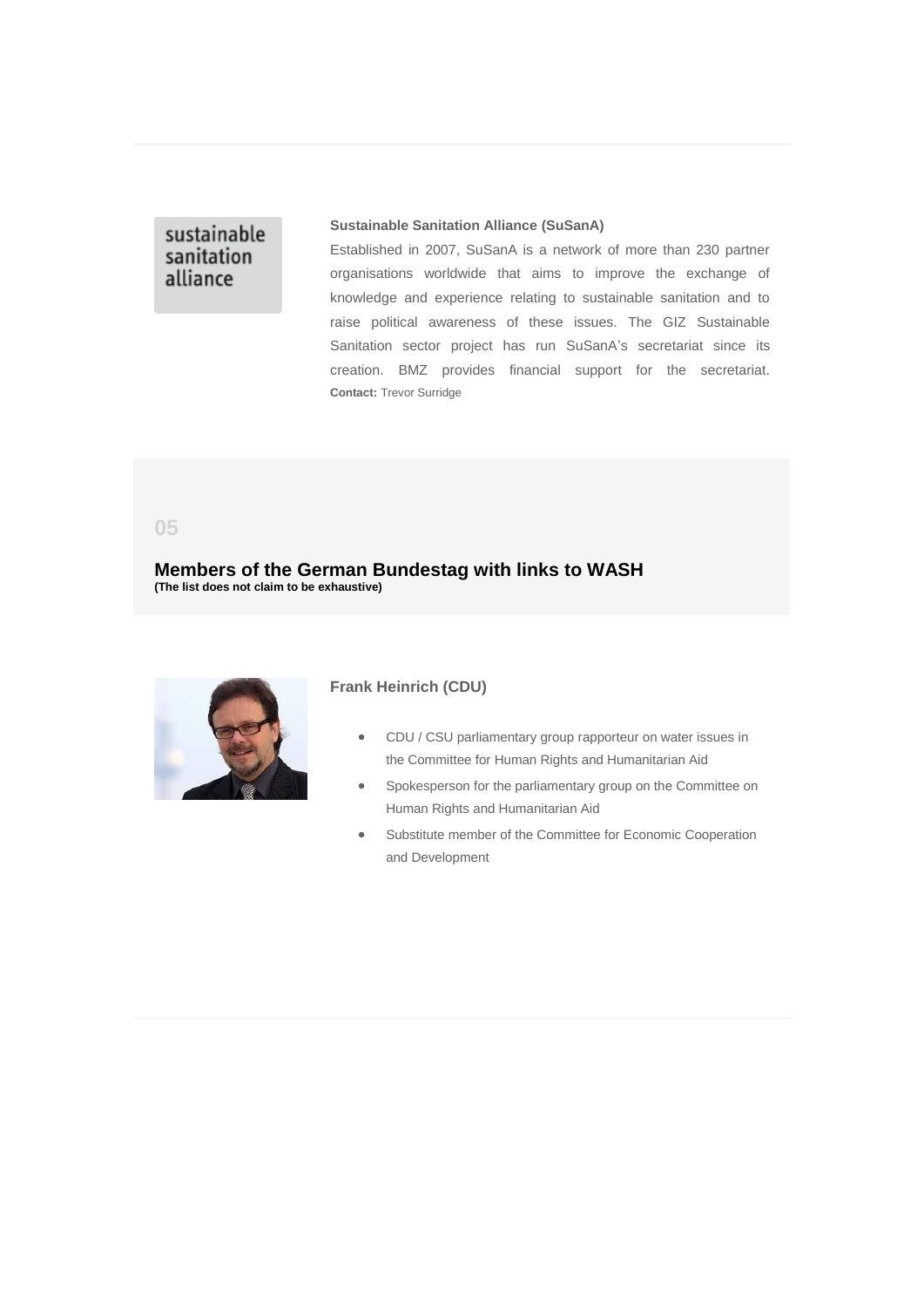

### **Michael Brandt (CDU)**

- Chair of the Committee on Human Rights and Humanitarian Aid
- Member of the Budget Committee
- Member of the Board of Trustees for Federal Agency for Civic Education
- Member of the Board of Trustees for Aktion Deutschland hilft e.V.



### **Dagmar Wöhrl (CSU)**

- Chair of the Committee for Economic Cooperation and Development
- Member of the Subcommittee for the United Nations, International Organisations and Globalisation
- Member of the Board of Trustees for Aktion Deutschland hilft e.V.



### **Gabriela Heinrich (SPD)**

- SPD parliamentary group rapporteur on water issues in the Committee for Human Rights and Humanitarian Aid
- Member of the Committee for Human Rights and Humanitarian Aid
- Member of the Committee for Economic Cooperation and Development
- Member of the Subcommittee for the United Nations, International Organisations and Globalisation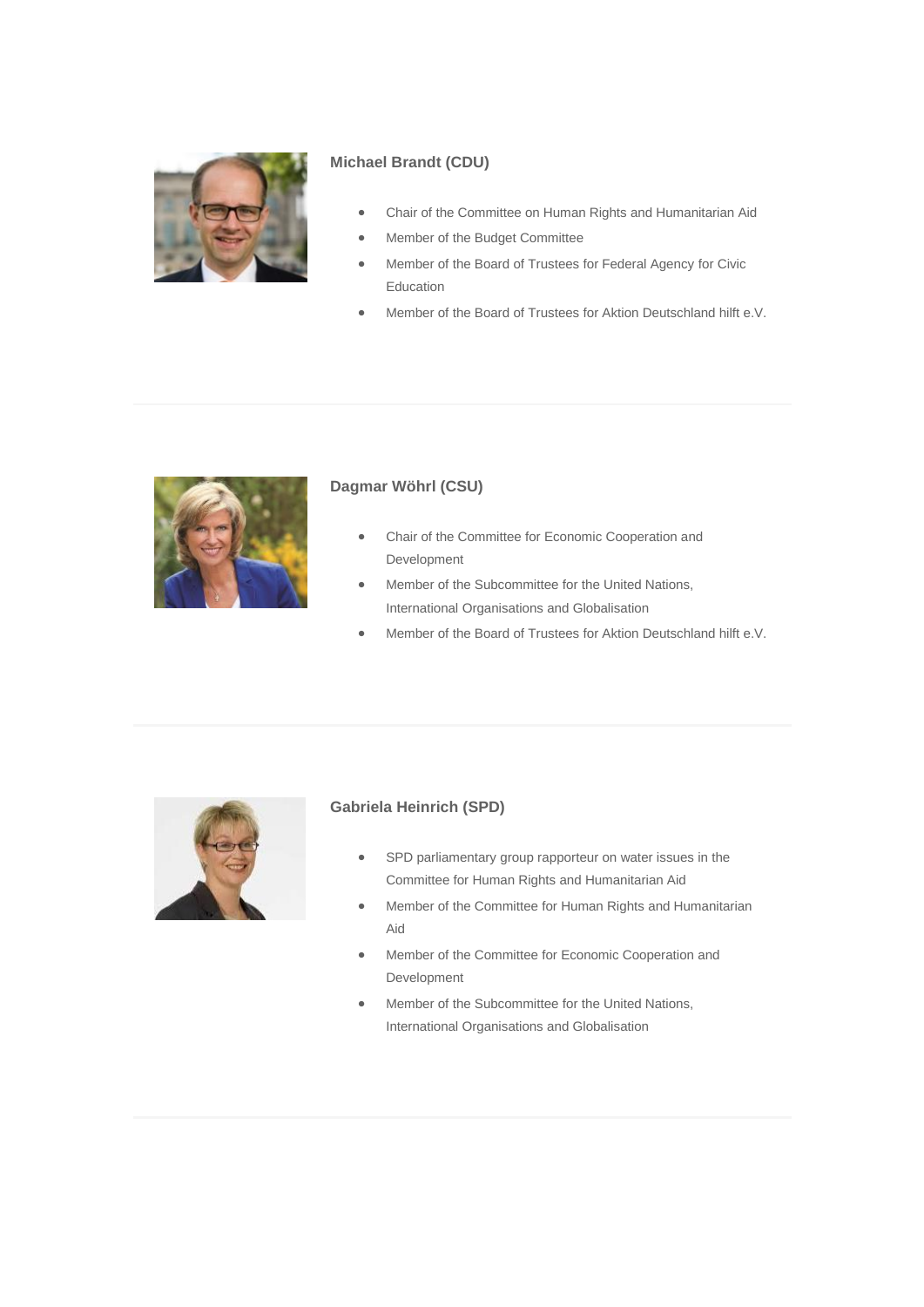

### **Dr Sascha Raabe (SPD)**

- Member of the Committee for Economic Cooperation and Development
- Member of the Subcommittee for the United Nations, International Organisations and Globalisation
- Member of the GIZ Board of Trustees
- Member of the Advisory Council for the German Institute for Development Evaluation (DEval)
- Member of Welthungerhilfe e.V



### **Tom Koenigs (The Greens)**

- Rapporteur for The Greens parliamentary group on the issue of water in the Committee for Human Rights and Humanitarian Aid
- Parliamentary group spokesperson on the Committee for Human Rights and Humanitarian Aid
- Member of the Subcommittee for the United Nations, International Organisations and Globalisation
- Member of the UNICEF Deutschland board



### **Kordula Schulz-Asche (The Greens)**

- Member of the Committee for Health
- Substitute member of the Committee for Human Rights and Humanitarian Aid
- Member of the GIZ Executive Committee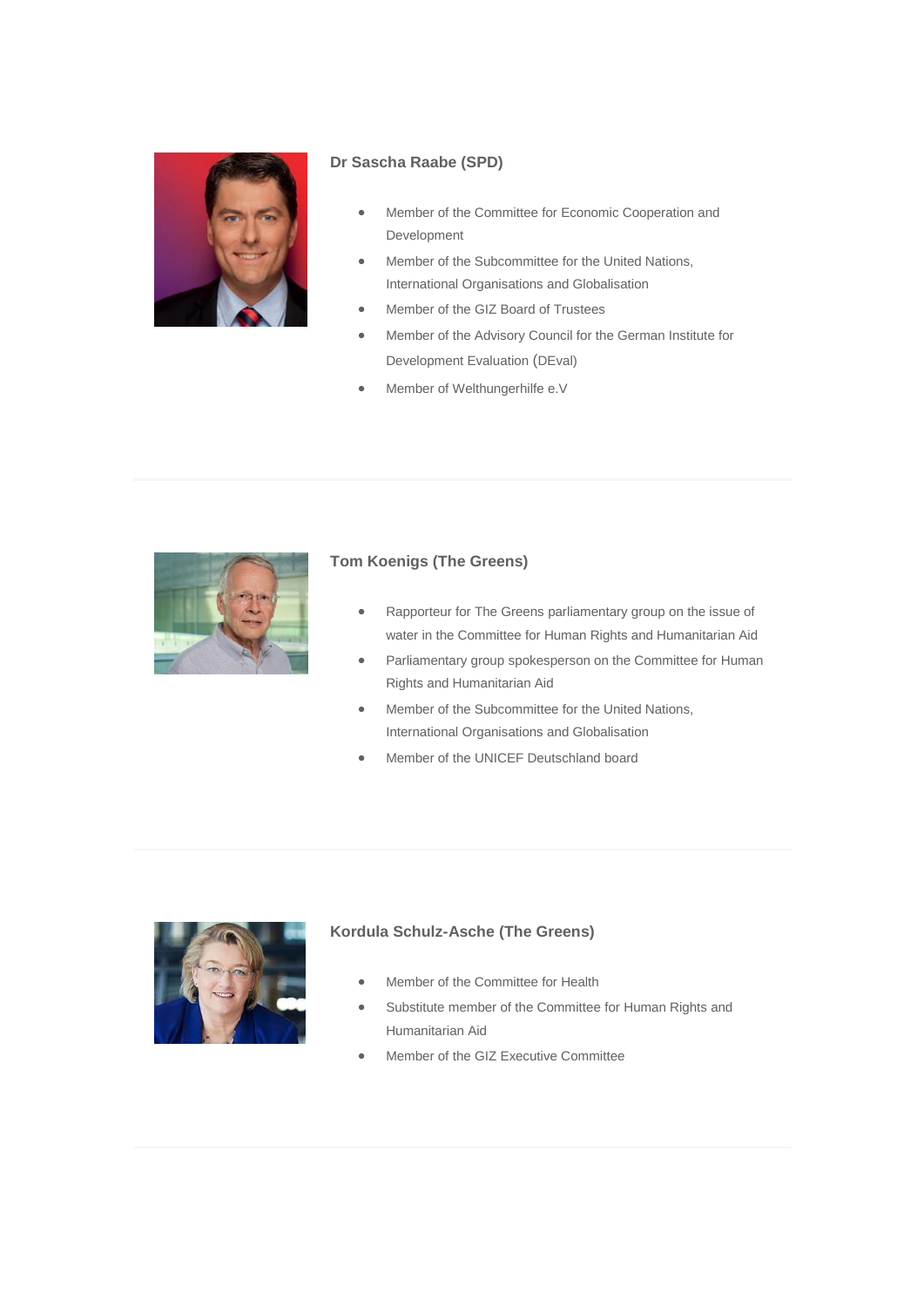

### **Uwe Kekeritz (The Greens)**

- Parliamentary group spokesperson on the Committee for Economic Cooperation and Development
- Substitute member of the Subcommittee for Civilian Crisis Prevention, Conflict Resolution and Networked Action
- Parliamentary group spokesperson on development policy



### **Annette Groth (The Left Party)**

- Parliamentary group rapporteur for The Left Party on water issues in the Committee for Human Rights and Humanitarian Aid
- Spokesperson for the parliamentary group on the Committee for Human Rights and Humanitarian Aid and the Parliamentary Advisory Council on Sustainable Development
- Substitute member of the Committee for Economic Cooperation and Development
- Substitute Member of the Subcommittee for the United Nations, International Organisations and Globalisation



### **Niema Movassat (The Left Party)**

- Parliamentary group spokesperson on the Committee for Economic Cooperation and Development
- Substitute member of the Foreign Affairs Committee
- Parliamentary group spokesperson on global nutrition
- Member of GIZ Board of Trustees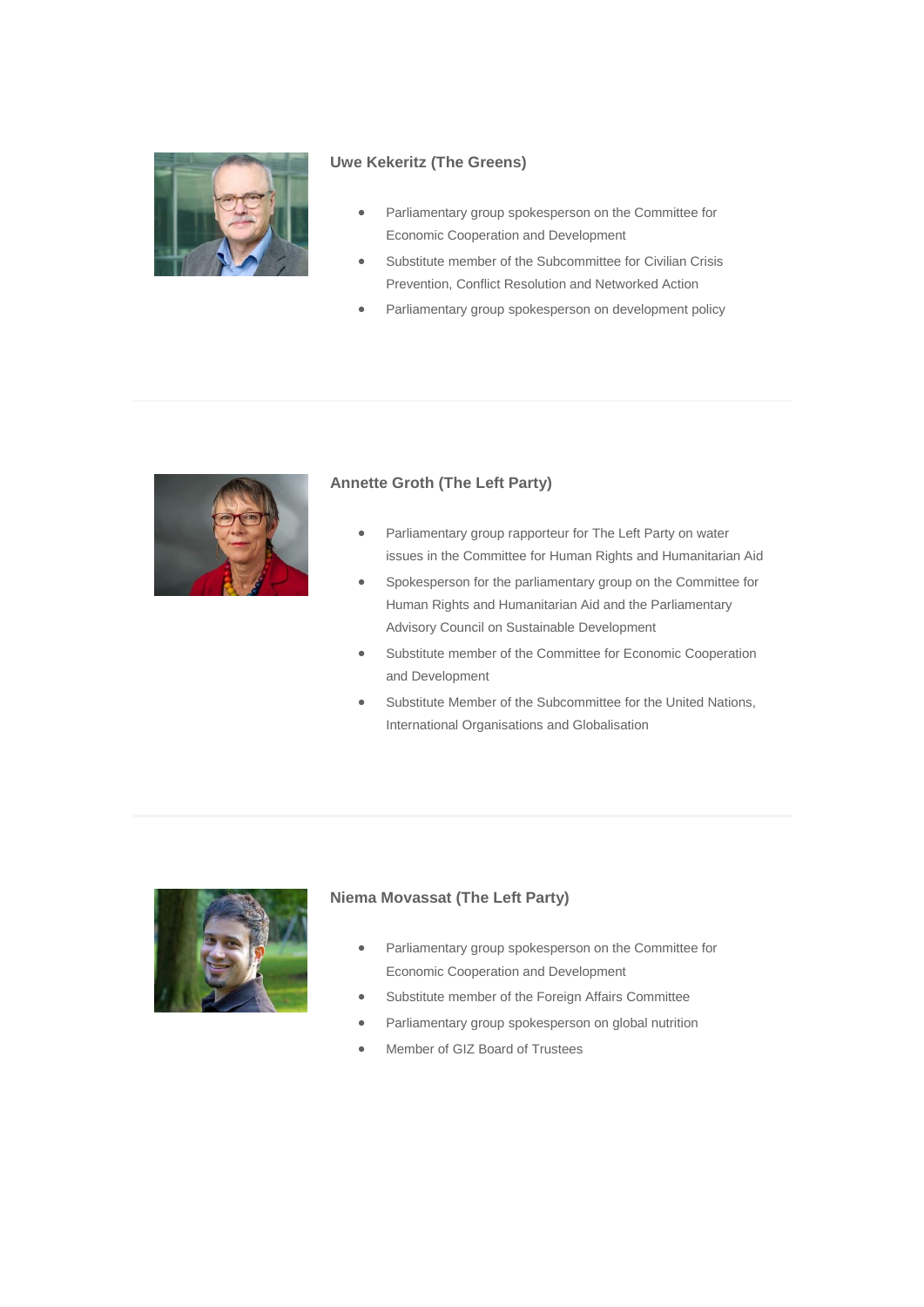<span id="page-16-0"></span>**06**

### **Calendar of key WASH events in 2015 / 2016**

22-23 May 2015 Dakar, Senegal 19th SuSanA Meeting [www.susana.org](http://germantoilet.us4.list-manage.com/track/click?u=bc3ae3e573afc6e78bf46bfd1&id=c64a2c6289&e=95dd51893c)

25-27 May 2015 Dakar, Senegal AfricaSan 4 [www.africasan.com](http://germantoilet.us4.list-manage.com/track/click?u=bc3ae3e573afc6e78bf46bfd1&id=9699d47929&e=95dd51893c)

6-8 May 2015 Shanghai, China IE Expo (IFAT Asia) [http://www.ie-expo.com](http://germantoilet.us4.list-manage1.com/track/click?u=bc3ae3e573afc6e78bf46bfd1&id=e9c984bc5f&e=95dd51893c)

18-21 May 2015 Danzig, Poland IWA Nutrient Removal and Recovery Conference [www.nrr2015.org](http://germantoilet.us4.list-manage2.com/track/click?u=bc3ae3e573afc6e78bf46bfd1&id=b80ebc7ece&e=95dd51893c)

28 May 2015 Menstrual Hygiene Day [http://menstrualhygieneday.org](http://germantoilet.us4.list-manage1.com/track/click?u=bc3ae3e573afc6e78bf46bfd1&id=3e7203688f&e=95dd51893c)

27-31 July 2015 Loughborough, UK 38th WEDC Conference [www.wedcconference.co.uk](http://germantoilet.us4.list-manage.com/track/click?u=bc3ae3e573afc6e78bf46bfd1&id=cc33c44122&e=95dd51893c)

19-21 August 2015 Tampere, Finland DT2015: Dry Toilet Conference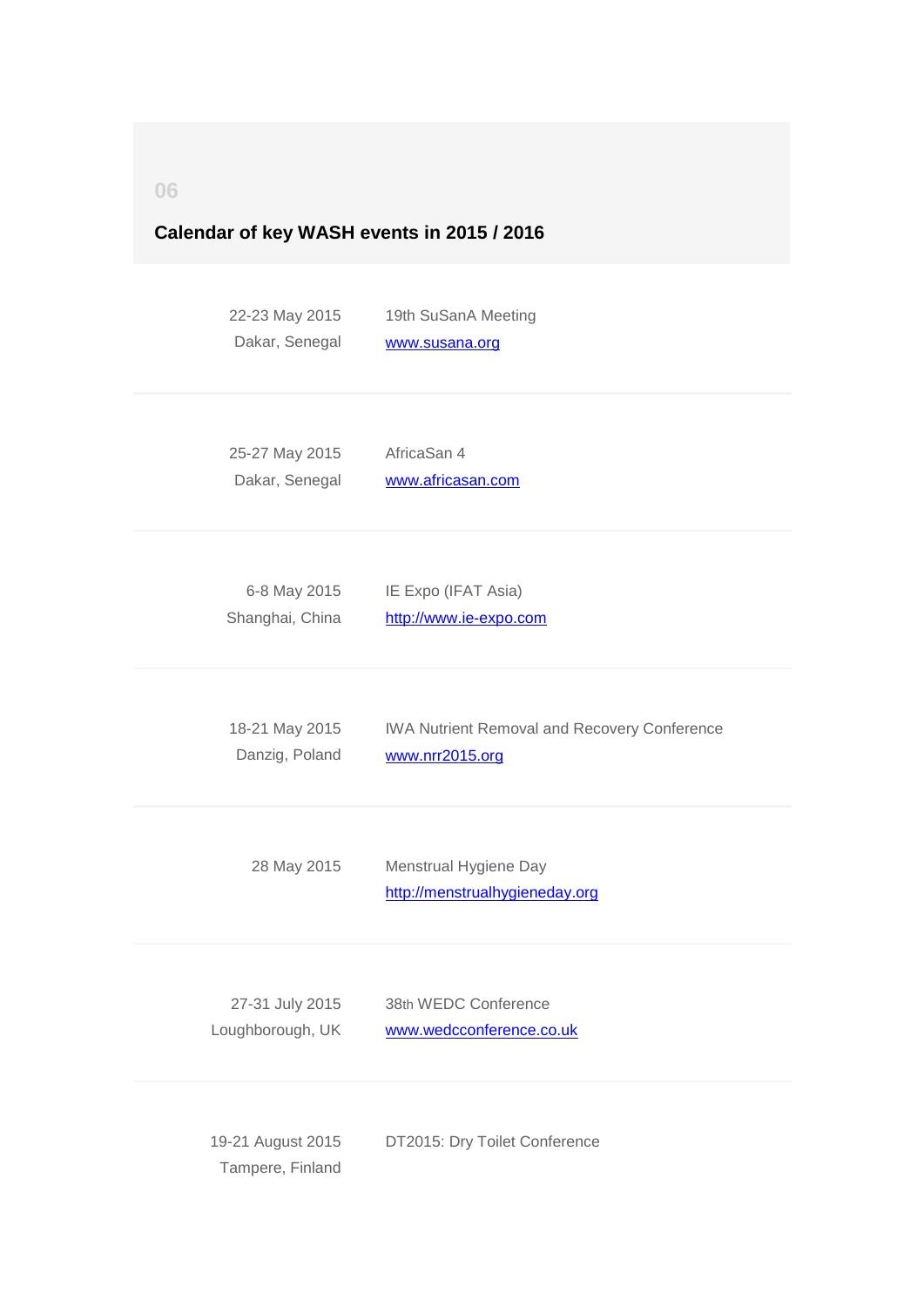[www.huussi.net/en/activities/dt-2015](http://germantoilet.us4.list-manage.com/track/click?u=bc3ae3e573afc6e78bf46bfd1&id=9f85b1321c&e=95dd51893c)

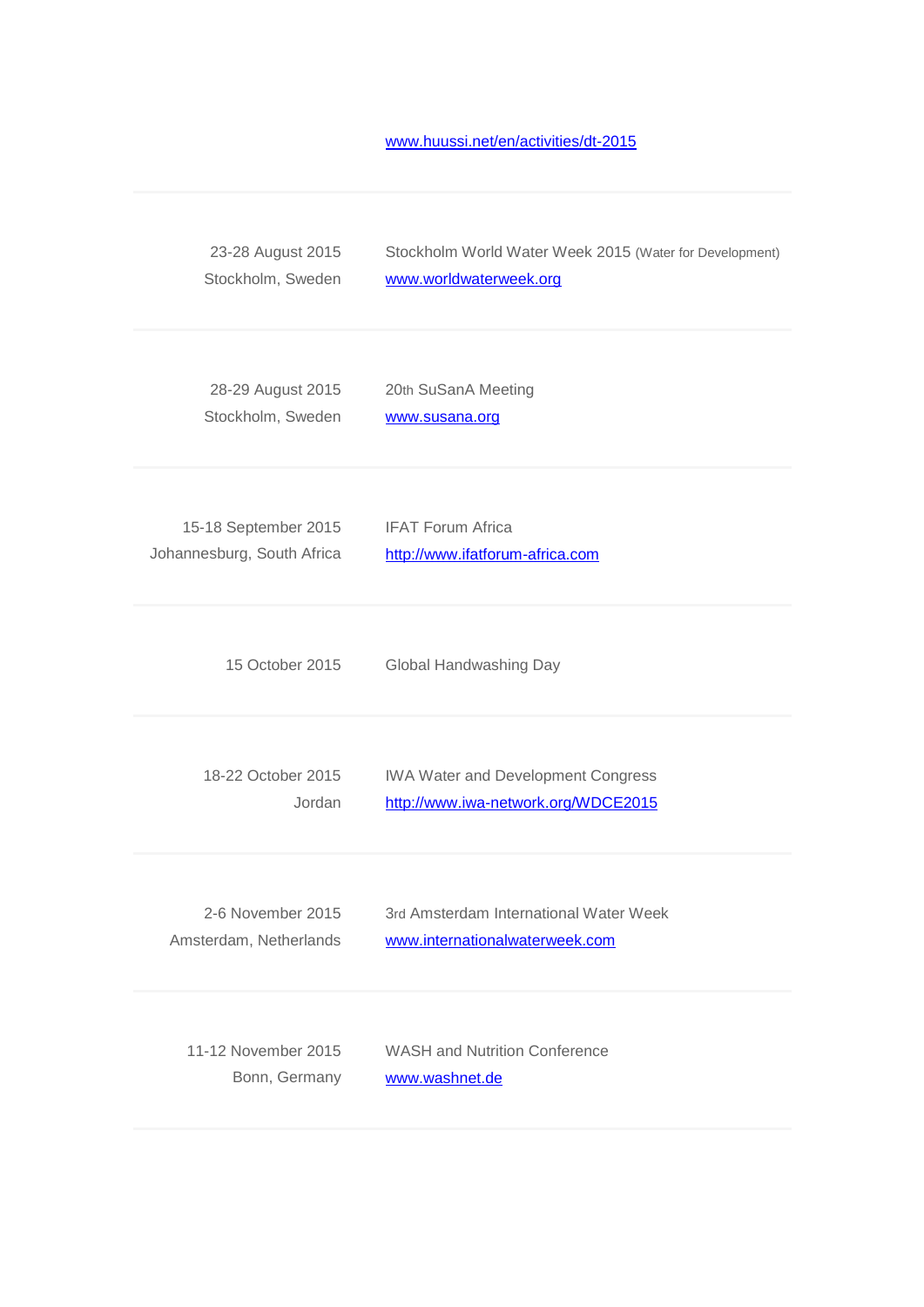| 19 November 2015                  | World Toilet Day (Theme: WASH & Nutrition)                                                     |
|-----------------------------------|------------------------------------------------------------------------------------------------|
| November 2015                     | <b>UNSGAB Closing Event</b>                                                                    |
| 18-21 November 2015<br>Goa, India | International Conference on Terra Preta Sanitation<br>www.terra-preta-sanitation.net           |
| 22 March 2016                     | World Water Day                                                                                |
| April 2016<br>Washington, USA     | Sanitation and Water for All (SWA) High Level Meeting<br>(tbc)<br>sanitationandwaterforall.org |
| May 2016<br>Istanbul, Turkey      | World Humanitarian Summit<br>www.worldhumanitariansummit.org                                   |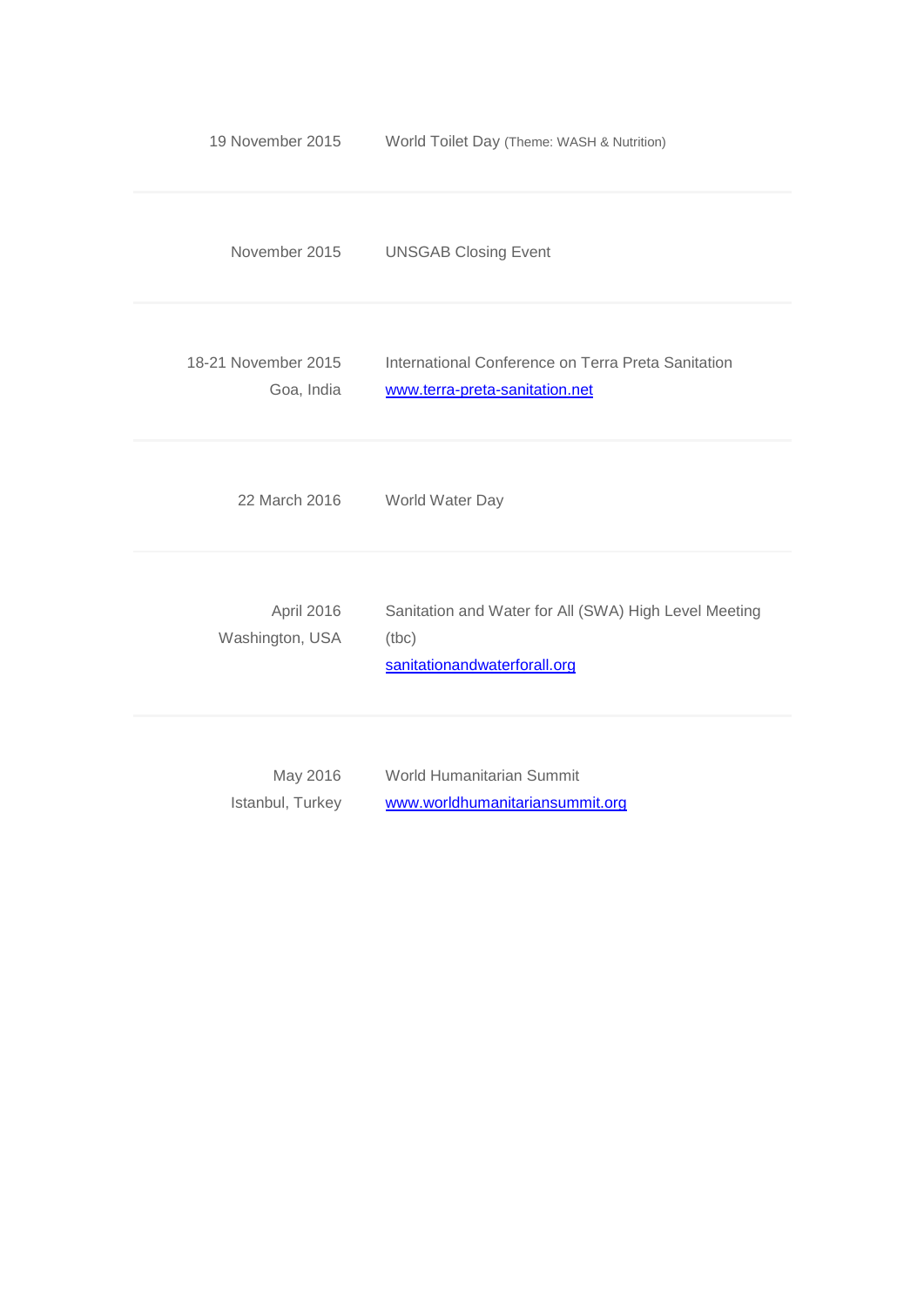## <span id="page-19-0"></span>**Recent WASH Publications**



### **Women in Nepal: Leading Communities, Changing Lives.**

*Authors: Unnamed Publisher: WaterAid Nepal Year and place of publication: 2015, Nepal*

WaterAid Nepal has compiled stories told by Nepali women who have taken part in WASH programmes. These women describe how transformation in their community has changed their own lives.



**Gender Issues in Water and Sanitation Programmes.** Lessons from India.

*Authors: A.A Cronin, P.K. Mehta, A. Prakash (eds.) Publisher: SAGE Publications Year and place of publication: 2015, India*

Exclusion and unequal access to WASH services are key issues in development cooperation. At household level, WASH is often a task left to women and girls and frequently comes at the expense of their education, other income opportunities, and social, cultural and political inclusion. This book explores the WASH-gender nexus and highlights opportunities to improve gender outcomes and WASH impact in India.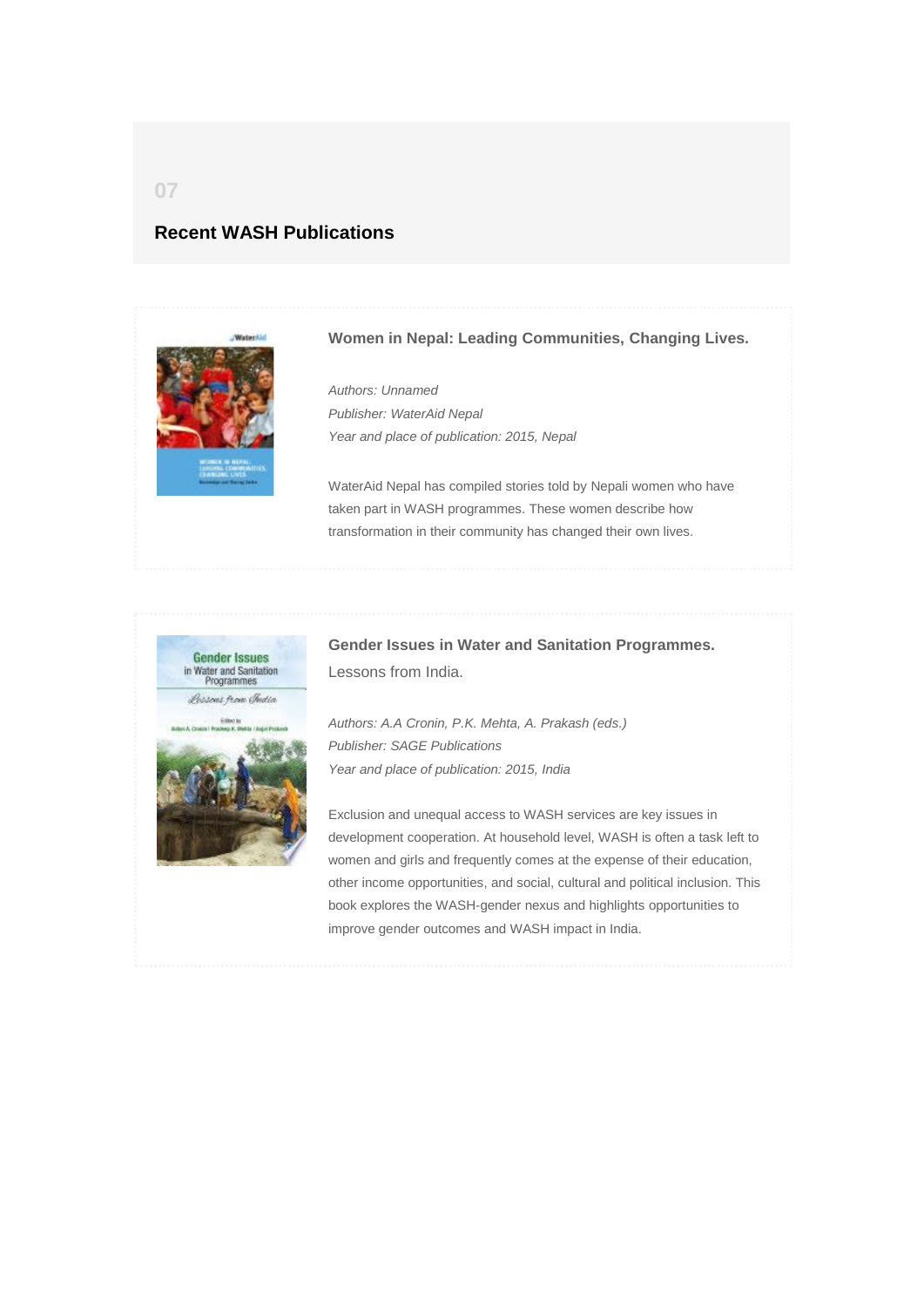

## **Frontiers of CLTS #4: Sustainability and CLTS - Taking Stock**.

*Authors: S. Cavil, R. Chambers, N. Vernon Publisher: Institute of Development Studies Year and place of publication: 2015, Brighton*

Sustainability is one of the hottest topics in the CLTS approach and in the WASH sector as a whole. This issue of 'Frontiers of CLTS' attempts to compile results and reflect the current status quo based on recent research. The publication focuses on issues including sanitation marketing, post-ODF involvement of governments, NGOs and others, and safeguarding inclusion.



## **Tapping the Market: Opportunities for Domestic Investments in Water and Sanitation for the Poor**

*Authors: J. Sy, R. Warner, J. Jamieson Publisher: World Bank Year and place of publication: 2014, Washington DC*

Governments and the international community are trying to safeguard access to water supply and sanitation in the long term. However, countries often lack adequate capacity to meet the need for sustainable water and sanitation services through public resources alone. This publication depicts the private sector as an increasingly important WASH stakeholder and identifies opportunities that go well beyond service provision.



### **Compendium of Accessible WASH Technologies**

*Authors: H. Jones, J. Wilbur Publisher: WaterAid, WEDC, Share Year and place of publication: 2014, UK*

This practical compendium presents low-cost technologies that should improve access to WASH institutions at household level. This richly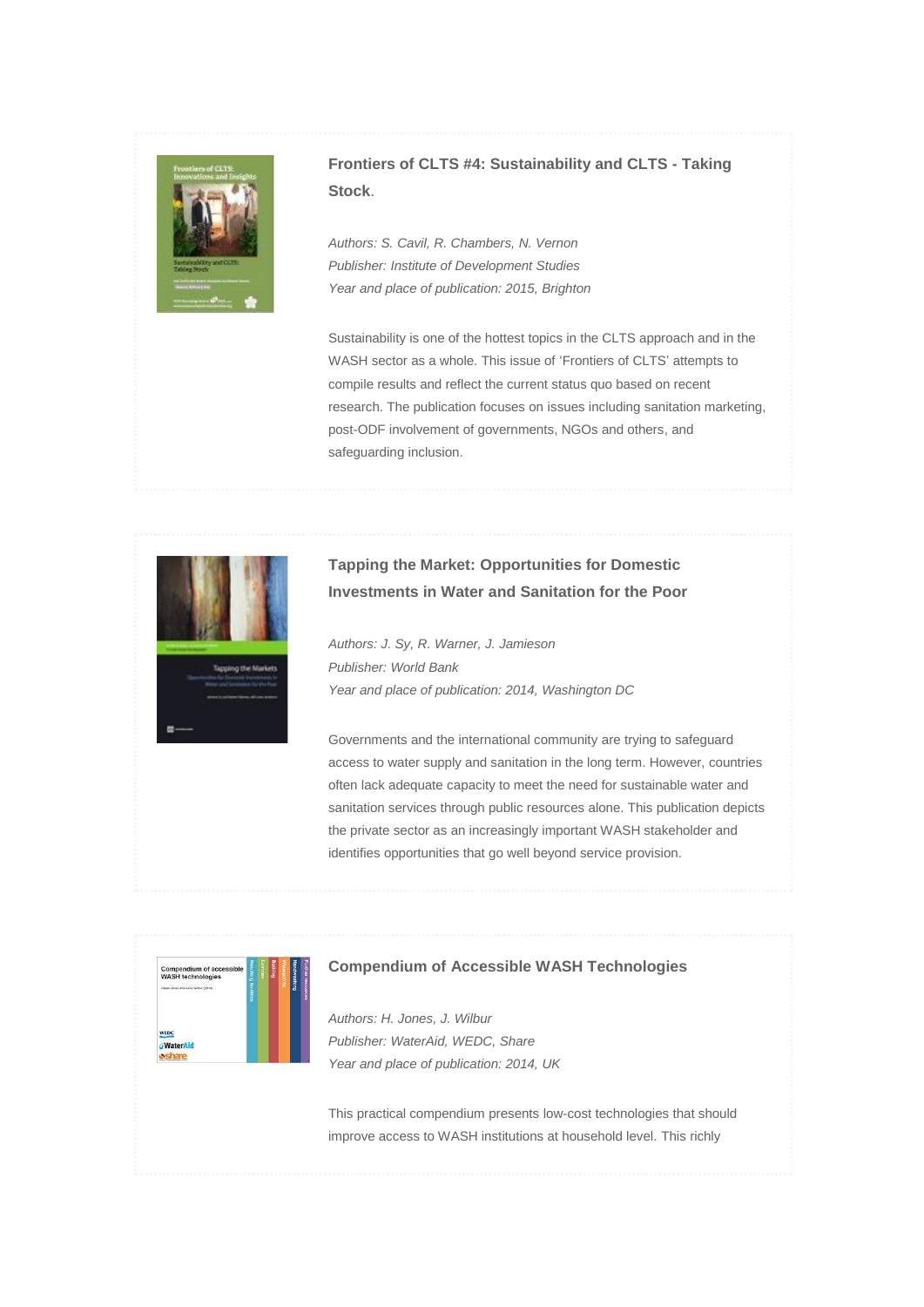illustrated publication outlines a range of options that facilitate access especially for people with disabilities, older people and vulnerable groups and evaluates their benefits and drawbacks, optimisation possibilities and costs.

#### **Geogenic Contamination Handbook.**

*Authors: C.A. Johnson, A. Bretzler (ed.) Publisher: eawag Year and place of publication: 2015, Dübendorf*

About 300 million people around the world face the risk of arsenic and fluoride in their drinking water. Excessive intake of these chemicals over a long period of time causes a variety of illnesses, including cancer and dental fluorosis. For this handbook, EAWAG has developed a map with forecasts of water contamination based on measured data and geological and geochemical conditions. Its goal is to facilitate safe handling of geologically contaminated water used for drinking and cooking purposes.

### **Die Welt im Wasserstress** (in German)

*Authors: M. Gorsboth Publisher: Brot für die Welt Year and place of publication: 2015, Berlin (Deutschland)*

This report looks at ten specific questions to show how inextricably water supply and the fight against hunger are linked, for example in the use of water for irrigation farming. Other key related topics are the interaction between clean drinking water and food, climate change, inland fishing, livestock farming, and virtual water imports.



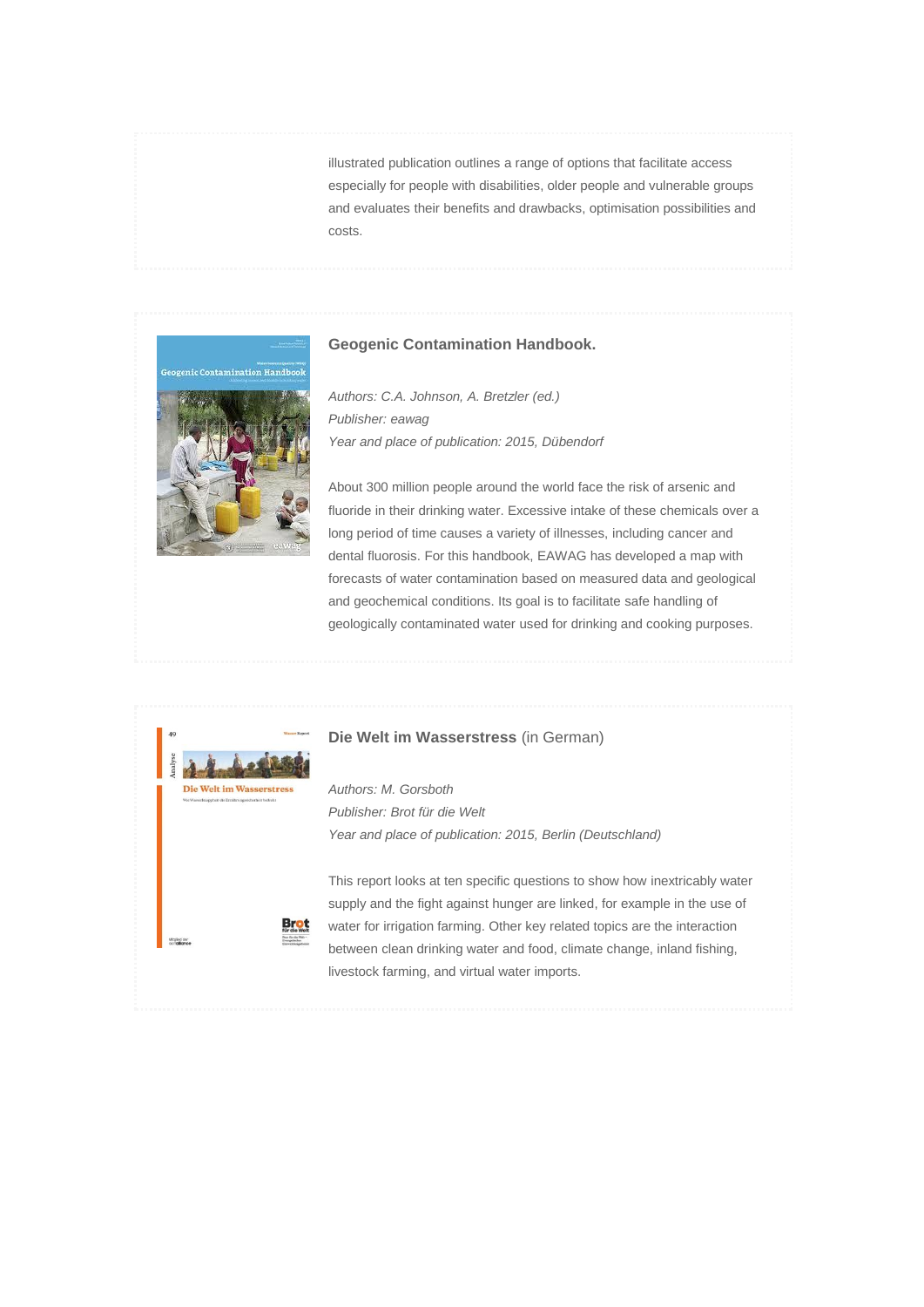## **Recommended reading – our top five**

This issue also presents the **top five books** recommended by a well-known sector expert. This time we asked **Stephan Simon** from **Welthungerhilfe** for his top five reading recommendations.

**Stephan Simon** has worked in development cooperation and humanitarian aid since 1999. Since 2009, he has coordinated Welthungerhilfe's WASH projects in more than 20 countries.. He is coauthor of the Orientation Framework: Water, Sanitation and Hygiene, which sets quality benchmarks for Welthungerhilfe's work in the area of WASH.





WASH Technology<br>Information Packages

**WASH Technology Information Package** UNICEF

*'As a non-engineer, I like to have an overview of potential WASH technology options. The WASH Technology Information Package provides very practical access to WASH technologies.'*

<span id="page-22-0"></span>**08**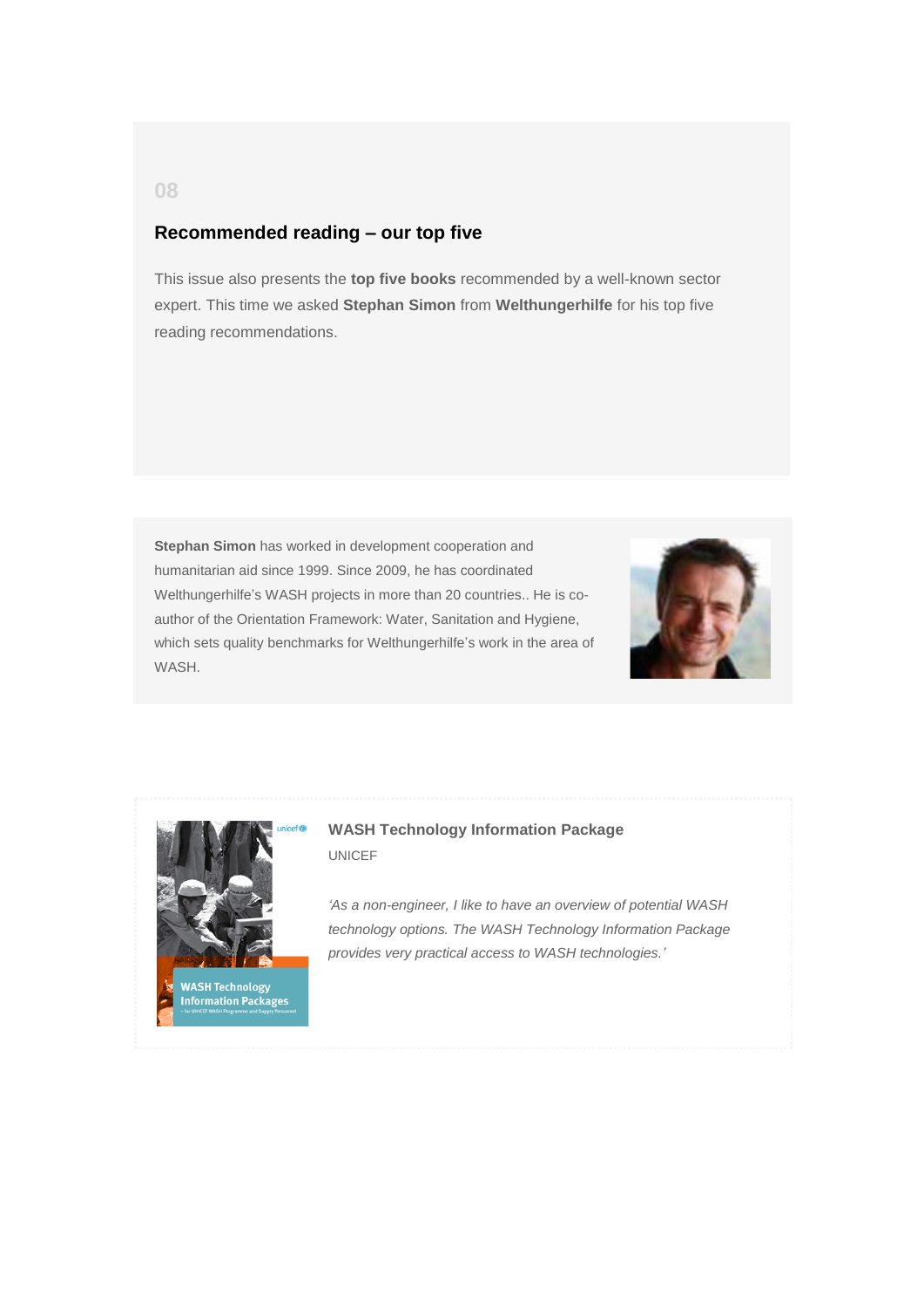

**Compendium of Sanitation Systems and Technologies** Eawag

'*The Compendium offers a comprehensive and extremely systematic overview of technical options in the sanitation sector. This recently revised classic book from Eawag is a must-have.'*



**Technology Applicability Framework (TAF)** WASHTech



*'The Framework is a good aid to decision-making aid in relation to the suitability, scalability and sustainability of different WASH technology options to establish viable long-term WASH services for different contexts.'*



## **Sustainability Framework** WaterAid

*'This WaterAid publication provides valuable suggestions for how to put in place permanent WASH services that cannot normally be achieved simply by providing hardware.'*